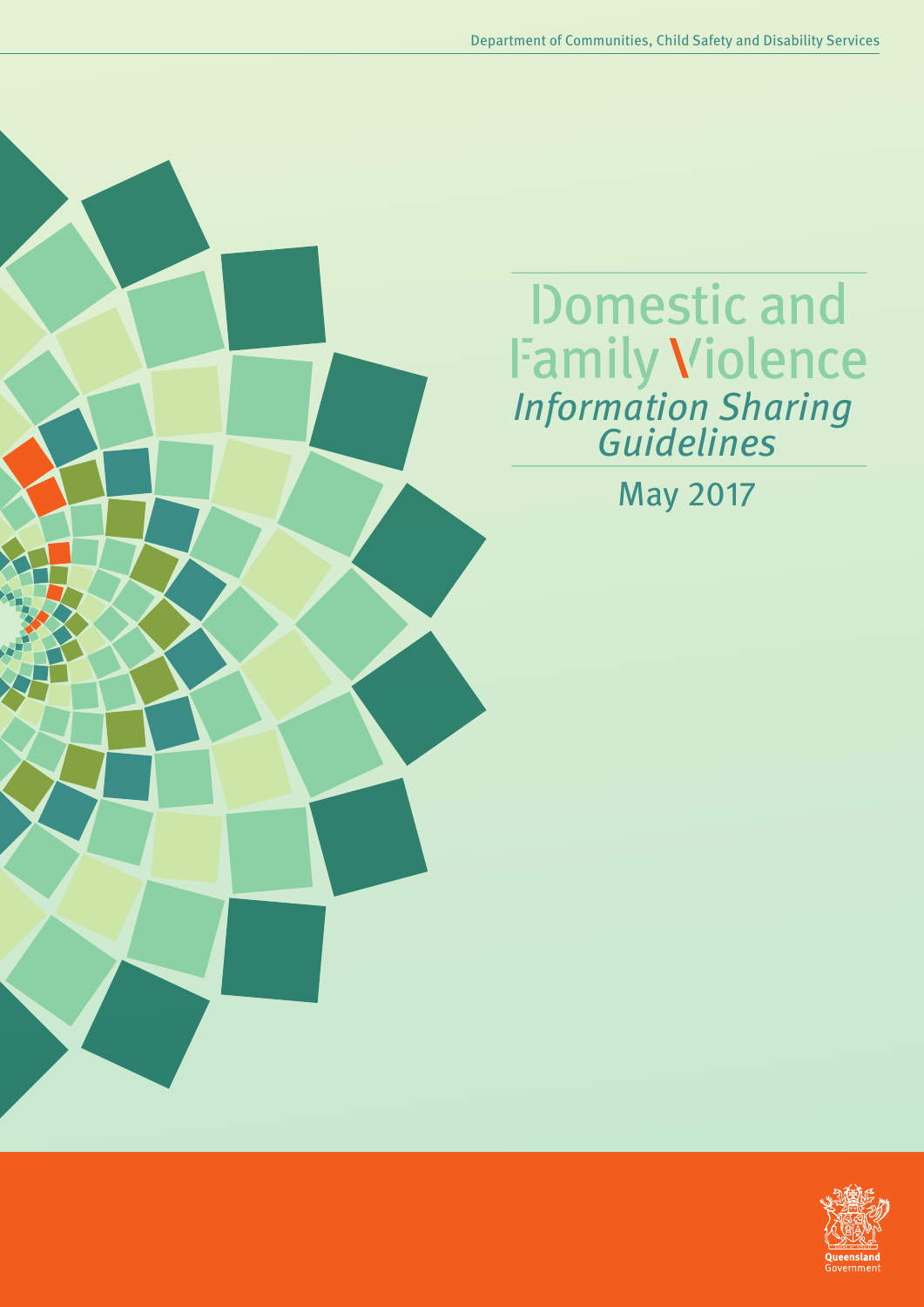#### **Department of Communities, Child Safety and Disability Services Statement**

The Department, acting on behalf of the Queensland Government, contracted Australia's National Research Organisation for Women's Safety (ANROWS) to develop the following Domestic and Family Violence Information Sharing Guidelines. These were developed to support practitioners to understand and implement new domestic and family violence information sharing provisions in Queensland passed by Queensland Parliament in October 2016 and enacted in May 2017.

The Department acknowledges ANROWS' work in developing the Information Sharing Guidelines, and acknowledges the work of The Comms Team in finalising the design.

The Department also acknowledges the commitment and time of the Queensland Privacy Commissioner in supporting the development of the Guidelines, as well as the many members of the Domestic and Family Violence Integrated Response Working Group and other key stakeholders who have contributed to the development of the Guidelines.

#### **Disclaimer:**

The State of Queensland does not accept any liability whatsoever for the information or the use of such information which is provided in these guidelines or incorporated into them by reference.

The content of these guidelines is provided strictly for information purposes only. No claim or warranty is made as to the accuracy, completeness or currency of the content in these guidelines.

These guidelines are not intended for the purpose of providing legal advice. You must not rely upon information in these guidelines as a substitute for your own legal advice. While we make every effort to provide accurate and helpful information, these guidelines do not constitute legal advice and you should seek your own independent legal advice in relation to your statutory and legal obligations.

Based on ©ANROWS. New material © State of Queensland (Department of Communities, Child Safety and Disability Services)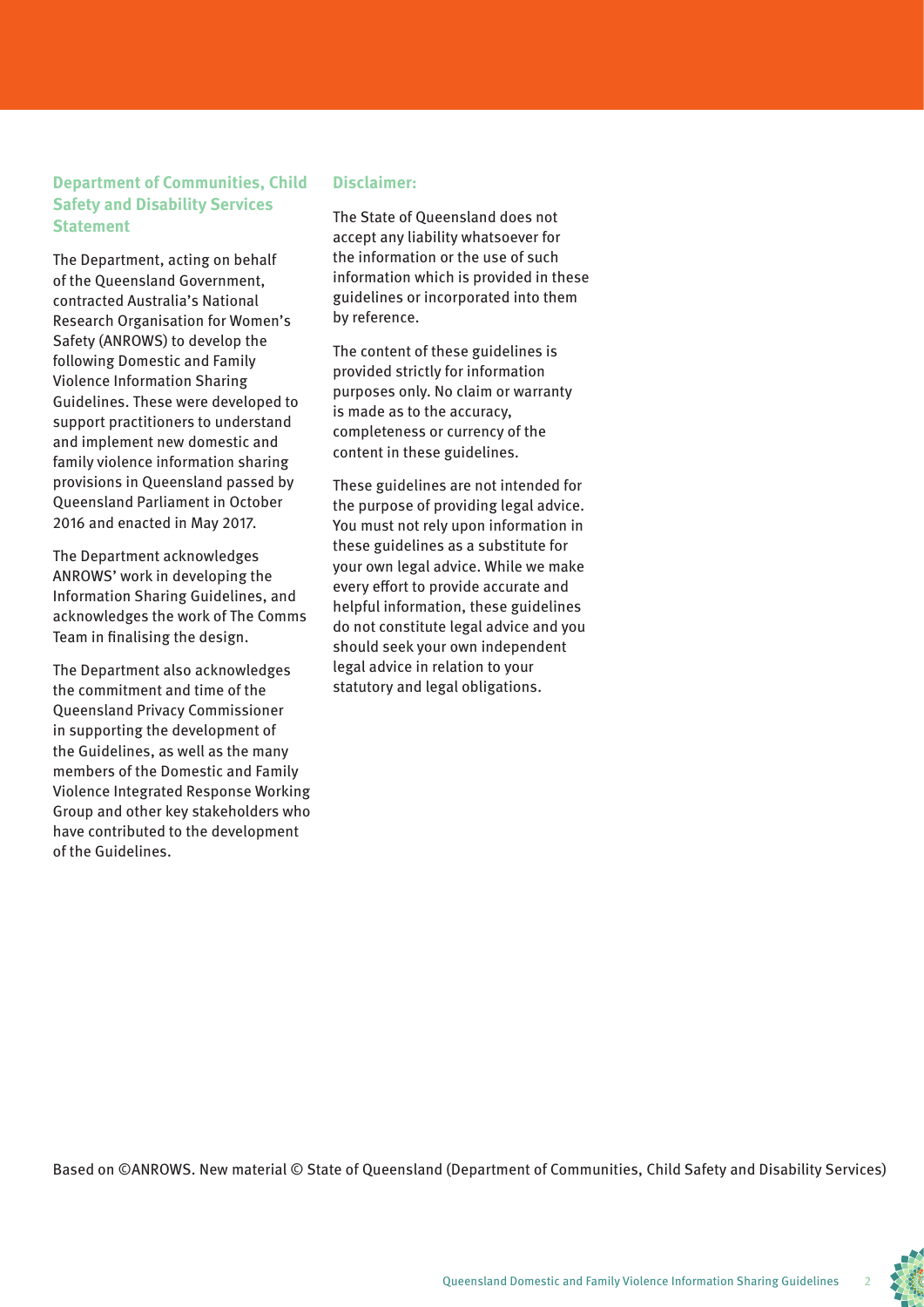

# **Contents**

| 1. Introduction                                                                                  | 4              |
|--------------------------------------------------------------------------------------------------|----------------|
| 1.1 Key Principles for Information Sharing Without Consent                                       | 5              |
| 2. Information Sharing Under Part 5A                                                             | 6              |
| 2.1 When can information be shared without consent? How can the information be used?             | 6              |
| 2.1.1 Information sharing for the purpose of assessing a domestic violence threat                | 6              |
| Figure 1: Flow diagram for information sharing under Part 5A of the Act                          | $\overline{7}$ |
| Figure 2: Queensland Domestic and Family Violence Information Sharing Model                      | 8              |
| 2.1.2 Information sharing for the purpose of responding to a serious domestic<br>violence threat | 9              |
| 2.1.3 Obligation to consider safety implications of sharing information                          | 9              |
| 2.1.4 Protection from liability                                                                  | 9              |
| 2.2 Who is allowed to share information under Part 5A?                                           | 10             |
| 2.2.1 Organisations who may share information under Part 5A                                      | 10             |
| 2.2.2 Individuals who are allowed to share information?                                          | 10             |
| 2.3 What information can be shared?                                                              | 11             |
| 2.3.1 What is relevant information?                                                              | 11             |
| 2.3.2 Limits on information sharing                                                              | 11             |
| 2.3.3 Confidentiality                                                                            | 12             |
| 2.3.4 Protection of information for the safety of victims                                        | 13             |
| 2.3.5 Sharing without consent under other legislation                                            | 13             |
| 2.4 Secure management of confidential domestic and family violence information                   | 14             |
| 3. Glossary                                                                                      | 15             |
| 4. Case studies and scenarios                                                                    | 16             |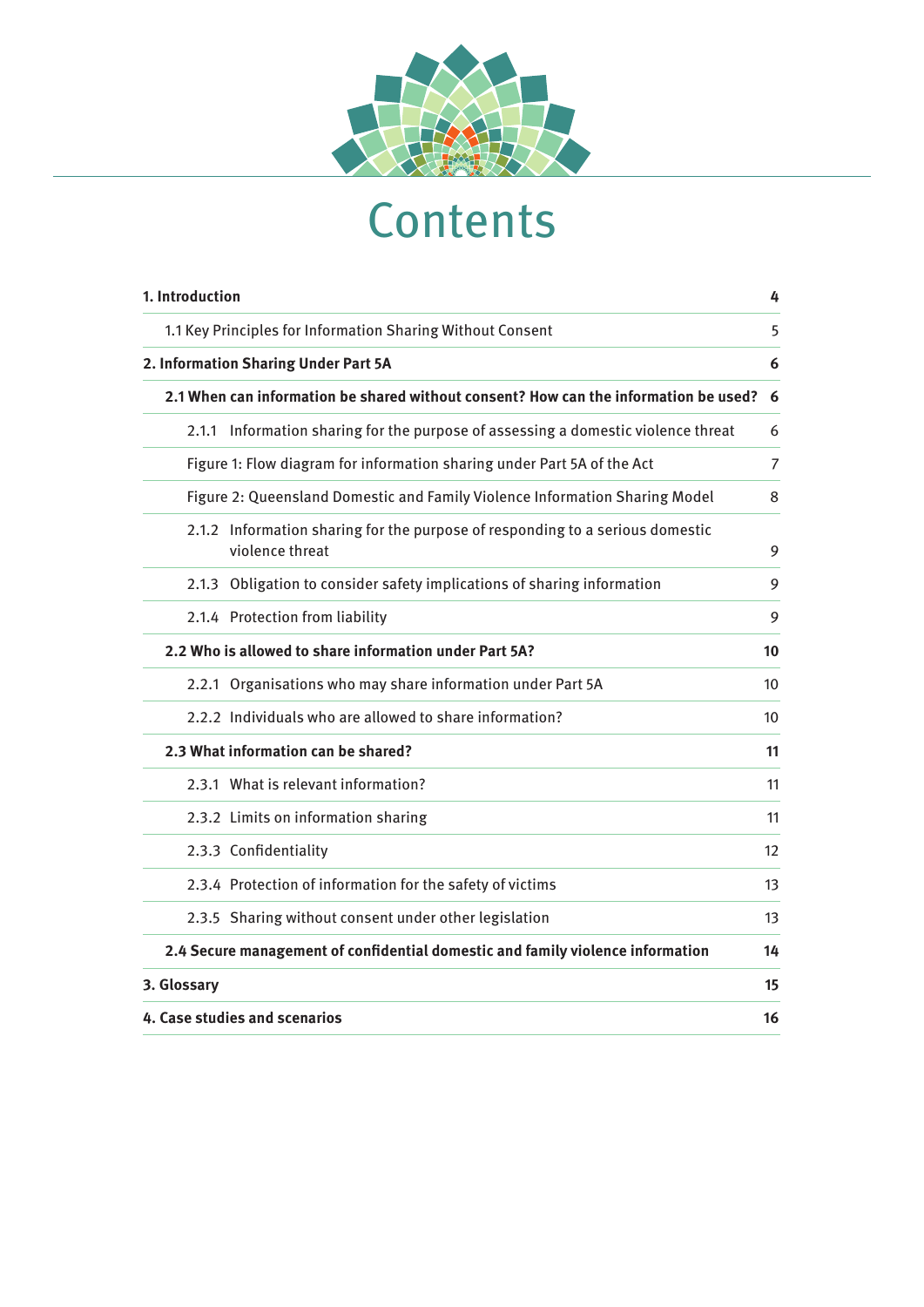## 1. Introduction

These Domestic and Family Violence Information Sharing Guidelines (the Guidelines) are part of the Queensland Government's response to recommendations made in the 2015 Not Now, Not Ever: Putting an End to Domestic and Family Violence in Queensland Report (Recommendation 78).

The Guidelines are intended to support practitioners to share information appropriately with one another in order to assess and manage domestic and family violence risk. The Guidelines are consistent with amendments to the *Domestic* and Family Violence Protection Act 2012, passed in October 2016 and in effect as at 30 May 2017, which provide clearer legislative support for information sharing for the purposes of assessing and managing domestic and family violence risk. The amendments and the Guidelines are designed to improve outcomes for victims of domestic and family violence, and to better hold perpetrators to account.

The Guidelines are also consistent with the Domestic and Family Violence Common Risk and Safety Framework, which has been developed to support greater integrated responses to domestic and family violence across the state.

These Guidelines provide service providers with a clear interpretation of Part 5A of the Domestic and Family Violence Protection Act 2012 (Part 5a of the Act). The Guidelines outline for practitioners what information should be shared, the circumstances in which it may be shared, and who may share information.

Many different services and practitioners – such as police, specialist domestic and family violence services, child protection, health services, and other support services – can become involved in an individual domestic violence case. No single agency is responsible for intervention in domestic and family violence, and there can be a number of opportunities for different agencies to collaborate and share information.

Effective, coordinated responses to domestic and family violence depend on the sharing of relevant information across agencies. In particular, information sharing is integral to effective risk management and safety planning, as each agency often holds different information about the circumstances and relevant risks present in each particular case. Without sharing the information, there is a risk that the full situation may not be apparent to any individual agency, and the level of risk to a victim may not be apparent until the victim has been killed.

Information sharing assists in creating effective screening measures; prioritising 'high risk' cases; and minimising secondary victimisation by requiring victims to repeatedly retell their stories.

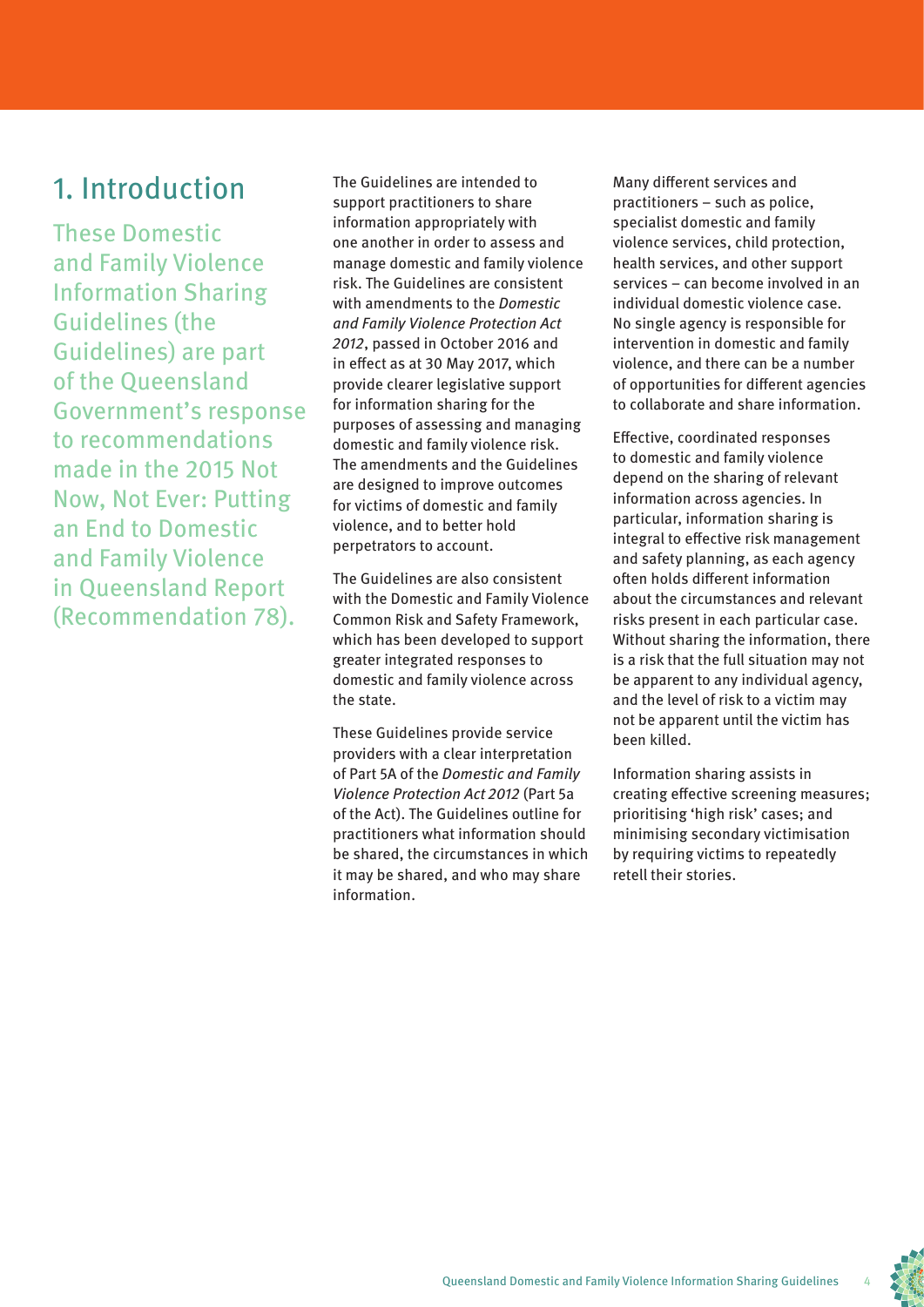#### 1.1 Key Principles for Information Sharing Without Consent

The Domestic and Family Violence Protection Act 2012 (the Act) (part 1 s4) states that " safety, protection and wellbeing of people who fear or experience domestic violence, including children, are paramount." The Act (part 5A div 1 s169B) identifies the following key principles specific to information sharing:

- a) whenever safe, possible and practical, a person's consent should be obtained before
	- i. providing, or planning to provide, a service to the person
	- ii. disclosing personal information about the person to someone else
- b) because the safety, protection and wellbeing of people who fear or experience domestic violence are paramount, their safety and protection takes precedence over the principle mentioned in Paragraph (a)
- c) before sharing information about a person with someone else, an entity should consider whether disclosing the information is likely to adversely affect the safety of the person or another person.

**The above principles mean that the safety and protection of victims takes precedence over gaining a perpetrator's consent to share relevant personal information.**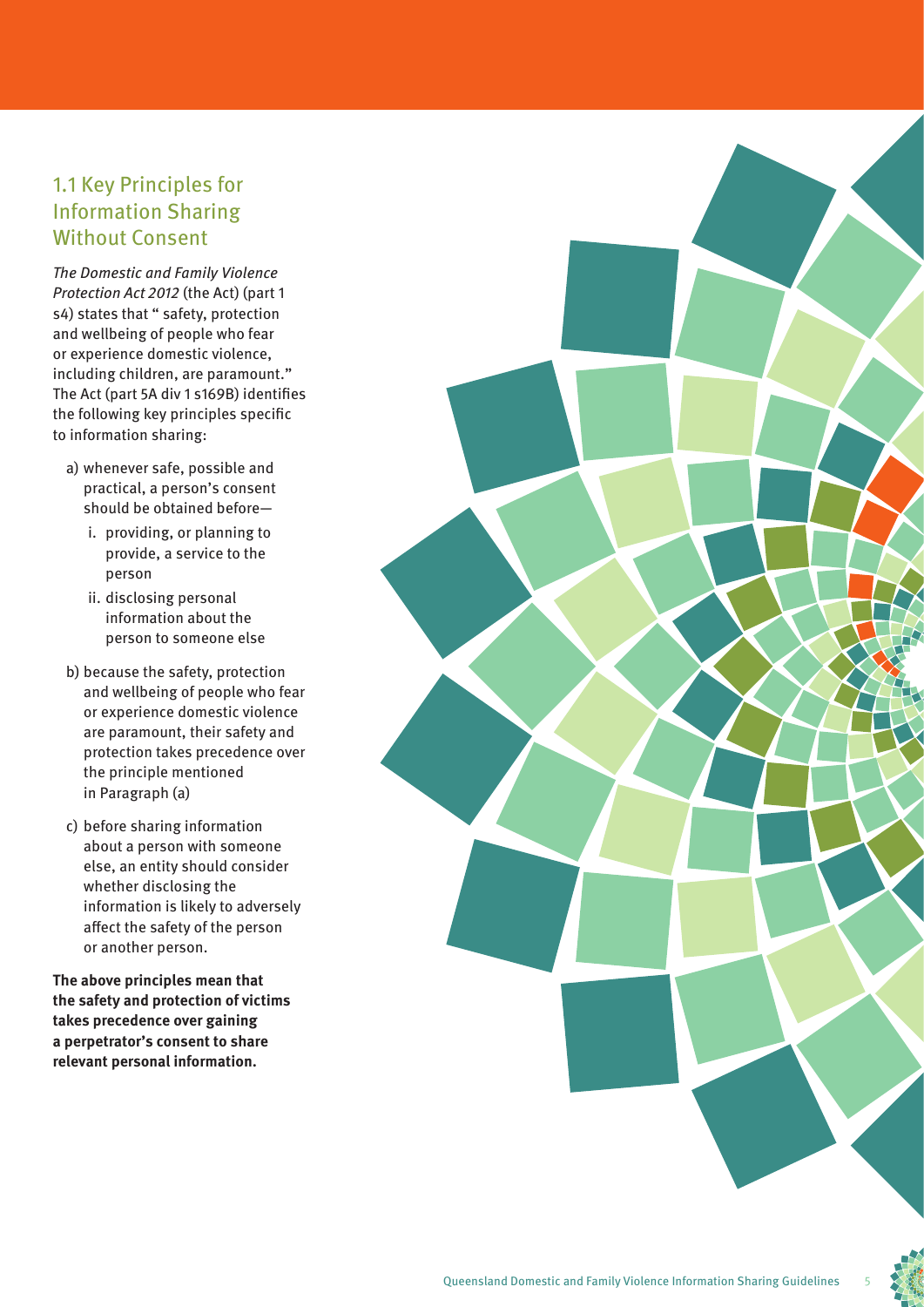# 2. Information Sharing Under Part 5A1

These Information Sharing Guidelines provide a guide for practitioners on information sharing without consent. The Act states that consent should be sought where it is safe, possible and practical to do so (pt 5A div 1 s 169b).

There are many circumstances where it is not safe, possible or practical to seek consent. The safety, protection and wellbeing of people who fear or experience domestic and family violence are paramount and **safety takes precedence over consent** (pt 5A div 1 s169B of the Act). In almost all circumstances, consent **should not be sought from perpetrators**.

Information sharing under the Act (Part 5A) requires practitioners in possession of relevant information to consider a number of key questions to assist them in making a decision about whether to share relevant information without consent. The flow chart at Figure 1 provides a summary of these key steps. Further information about each of the steps is provided throughout this section.

#### 2.1 When can information be shared without consent? How can the information be used?

Information may be shared without consent under the Act in two key circumstances: assessing a domestic violence threat; or responding to a serious domestic violence threat. Figure 2 provides an outline of the information sharing model.

#### **2.1.1 Information Sharing for the purpose of assessing a domestic violence threat (pt 5A div 2 s169D).**

**A prescribed entity or specialist domestic and family violence service provider** may give information to any other prescribed entity or specialist domestic and family violence service provider if it reasonably believes a person fears or is experiencing domestic violence; and giving the information may help the receiving entity assess whether there is a serious threat to the person's life, health or safety because of the domestic violence.

**A support service provider** may only give information to a prescribed entity or specialist domestic and family violence service provider if it reasonably believes a person fears or is experiencing domestic violence; and giving the information may help the receiving entity assess whether there is a serious threat to the person's life, health or safety because of the domestic violence.

**A support service** is not able to share information with another support service provider or receive information from any entity under this provision. In other words, **only prescribed entities and specialist domestic and family violence service providers may receive information without consent for the purpose of assessment**.

Case scenarios A (page 19), B (page 20) and C (page 21) relate to the use of information sharing to assess whether there is a serious domestic violence threat.

1 These Guidelines only provide information relating to the information sharing provisions under Part 5A of the Domestic and Family Violence Protection Act 2012. They do not provide information relating to the sharing of personal information under other legislation such as the Information Privacy Act 2009 (IPA) or about the collection and storage of personal information. For further information about this issues, please refer to the IPA and the Information Privacy Principles.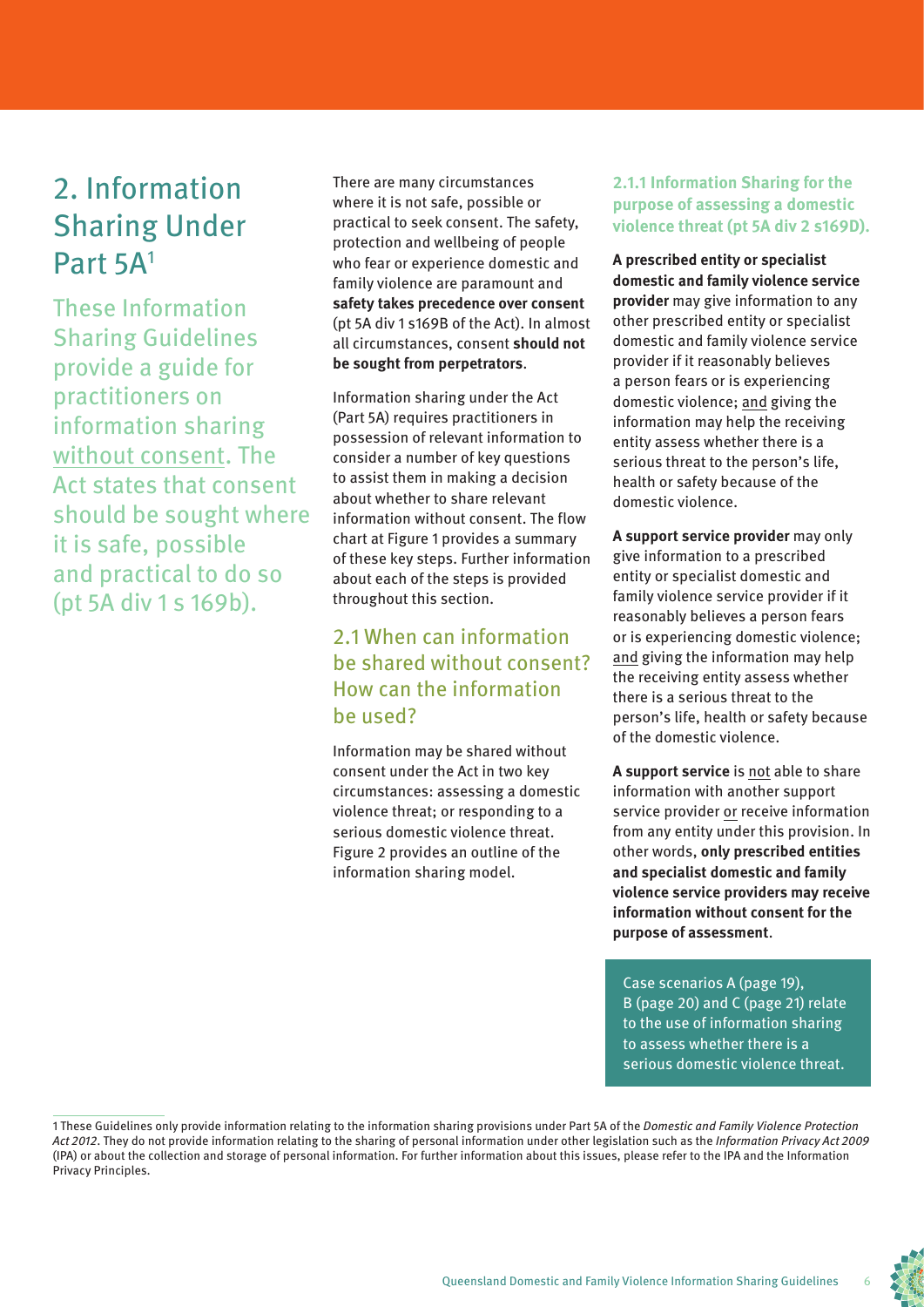#### **Figure 1: Flow diagram for information sharing under Part 5A of the Act**



**\*Note: A support service may give, but not receive, information for the purpose of assessment (s169D)**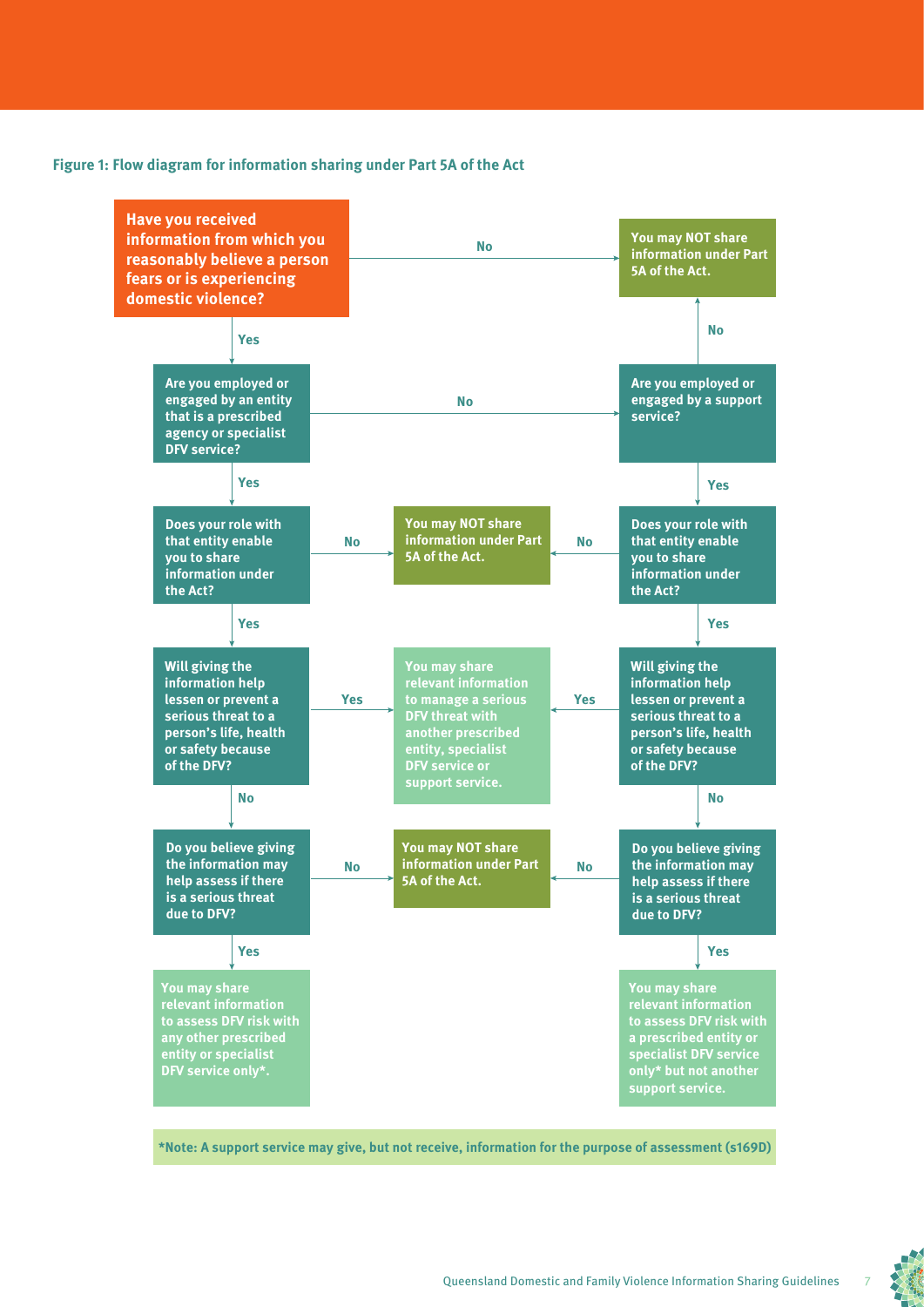#### **Figure 2: Queensland Domestic and Family Violence Information Sharing Model**



#### **Purpose: Managing serious threats**

**Threshold:** If the entity reasonably believes a person fears or is experiencing DFV, information can be shared if it will help the other entity to lessen or prevent a serious

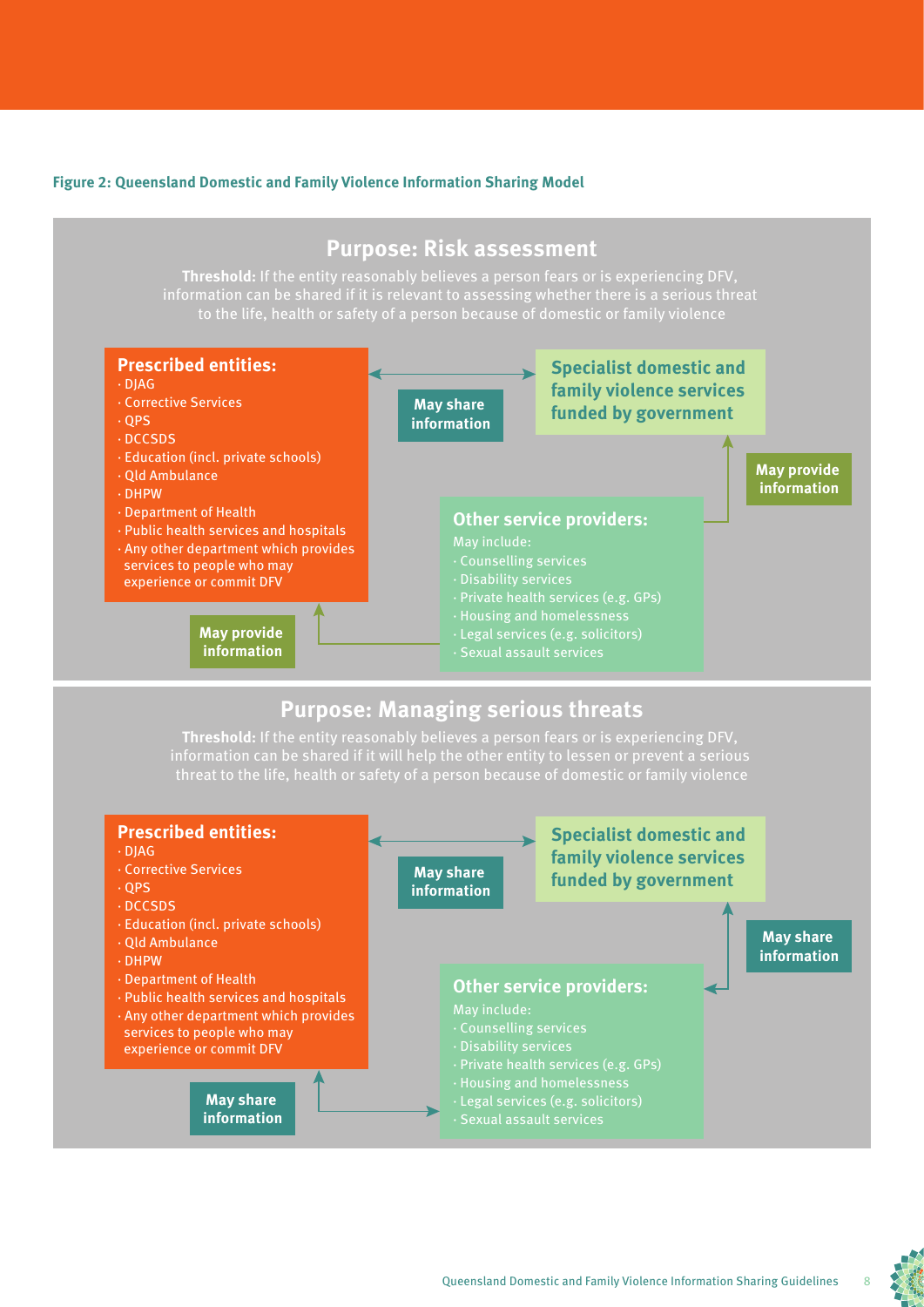#### **2.1.2 Information sharing for the purpose of responding to a serious domestic violence threat (pt 5A div 2 s169E)**

A prescribed entity, specialist domestic and family violence service provider or support service provider may give information to any other prescribed entity, specialist domestic and family violence service provider or support service provider if it reasonably believes a person fears or is experiencing domestic violence; and giving the information may help the receiving entity to lessen or prevent a serious threat to the person's life, health or safety because of the domestic violence.

A prescribed entity, specialist domestic and family violence service provider, or support service provider may use information given to it to the extent necessary to lessen or prevent a serious domestic violence threat (pt 5A div 2 s169G of the Act), including by (but not limited to):

- a) contacting, or attempting to contact, the person or another person involved in the domestic violence, or
- b) offering to provide assistance or a service to the person or another person involved in the domestic violence.

Case scenarios D (page 22), E (page 23) and F (page 24) relate to the use of information sharing to respond to a serious threat.

#### **2.1.3 Obligation to consider safety implications of sharing information**

Practitioners must consider whether disclosing personal information is likely to adversely affect the safety of the person or another person (pt 5A div 1 s169B of the Act).

If a practitioner determines the person's safety may be adversely affected by sharing information, the information may still be shared but the practitioner or organisation should take steps (such as safety planning or appropriate referral) to help mitigate any identified risks. This includes determining a safe way to contact the victim without the perpetrator's knowledge.

#### **2.1.4 Protection from liability**

The Act (pt 5A div 5 s169N) provides protection from liability for giving information. If a person, acting honestly, shares information they believe to be in compliance with Part 5A of the Act, they are not liable civilly, criminally or under an administrative process, for giving the information. It further states that, merely because a person gives the information, they cannot be held to have breached any code of professional etiquette or ethics or departed from accepted standards of professional conduct.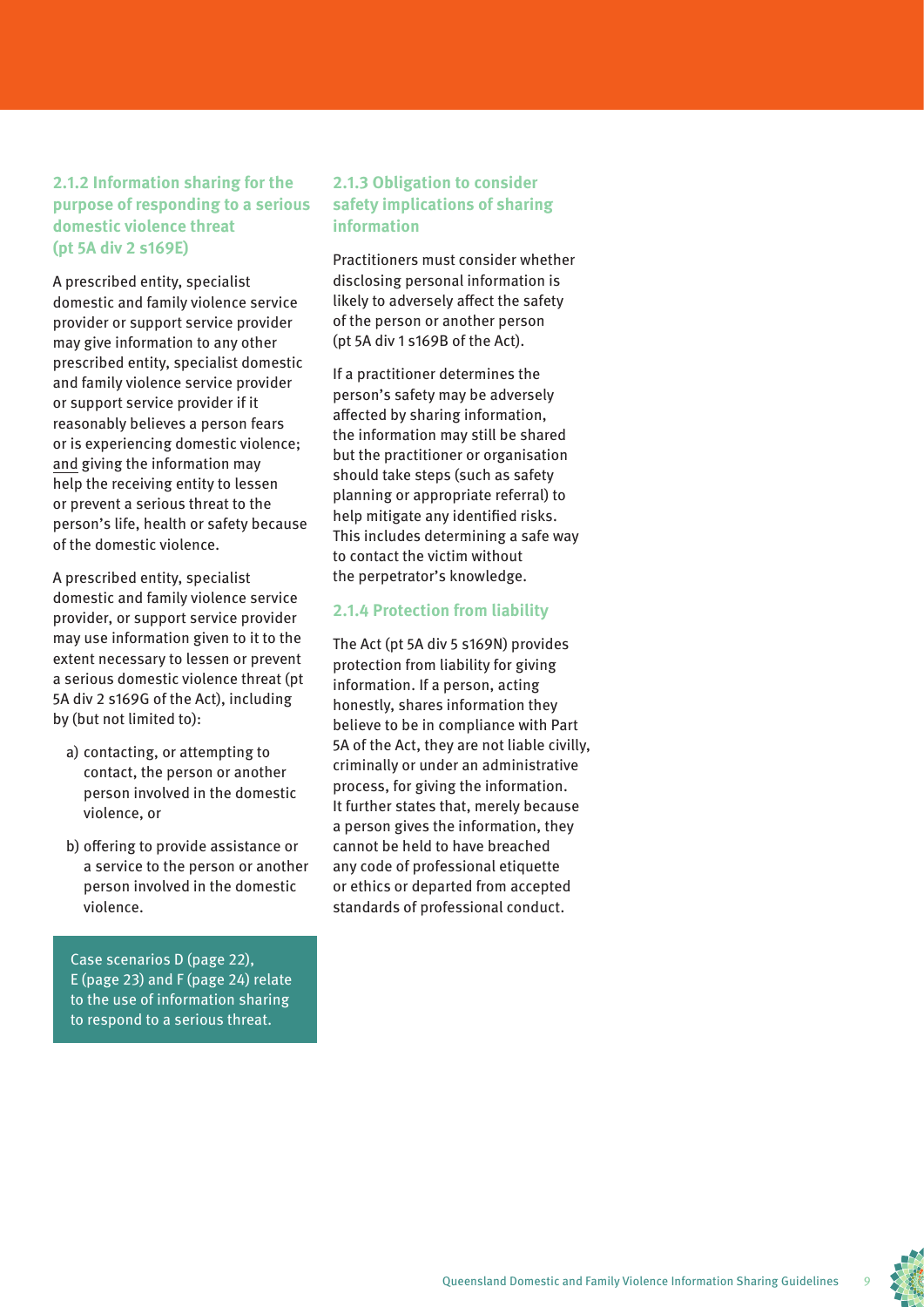#### 2.2 Who is allowed to share information under Part 5A?

#### **2.2.1 Organisations who may share information under Part 5A**

#### Prescribed Agencies

A "prescribed entity" is the chief executive, commissioner, or principal (as appropriate) of certain agencies with specified responsibilities in areas such as corrective services, justice, education, public health services, housing, child protection, and welfare (defined in Part 5A (pt 5A div 1 s169C) of the Act). The Act also identifies that any other agency may be prescribed by regulation.

Under the definition in the Act, prescribed agencies currently include the following departments, agencies and associated agencies:

- Queensland Corrective Services
- Queensland Police Service
- Department of Communities, Child Safety and Disability Services
- Department of Justice and the Attorney-General
- Department of Education and Training and accredited state and non-state schools.
- Department of Housing and Public Works
- Department of Health and associated agencies, including public health services and public hospitals, and the Ambulance Service.

In addition, a prescribed entity includes the chief executive of any other department that provides services to persons who fear or experience domestic violence or who commit domestic violence.

#### Specialist domestic and family violence services

A "specialist domestic and family violence service provider" means a non-government entity funded by the State or Commonwealth to provide services to persons who fear or experience domestic violence or who commit domestic violence (pt 5A div 1 s169C of the Act). This includes services that work with men who use violence. Under the Act sexual assault services are not treated as "specialist domestic and family violence services" unless the State or Commonwealth specifically funds them to also provide domestic and family violence services.

#### Support service providers

A "support service provider" means a non-government entity, other than a specialist domestic and family violence service provider, that provides assistance or support services to persons who may include persons who fear or experience domestic violence or who commit domestic violence (pt 5A div 1 s169C(1) of the Act). This includes a range of services for people who fear or experience domestic violence or who commit domestic violence. Examples may include, but are not limited to: counselling, disability, private health services (including private hospitals and general practitioners), housing, legal services (including solicitors and barristers), and sexual assault service providers.

These services may be provided either in a specific service entity or private practice.

Case scenario G (page 25) relates to a situation where there is no legitimate purpose to share information.

#### **2.2.2 Individuals who are allowed to share information**

In addition to being an employee of a prescribed entity, a specialist domestic and family violence service or a support service, a person planning to share information without consent under the Act must ensure they are an appropriate person to share the information. Section 169H of the Act specifies that people employed or engaged by the entity may give, receive or use information if their duties include assessing domestic violence threats, taking action to lessen or prevent domestic violence threats, or are otherwise authorised by the prescribed entity, specialist service or support service.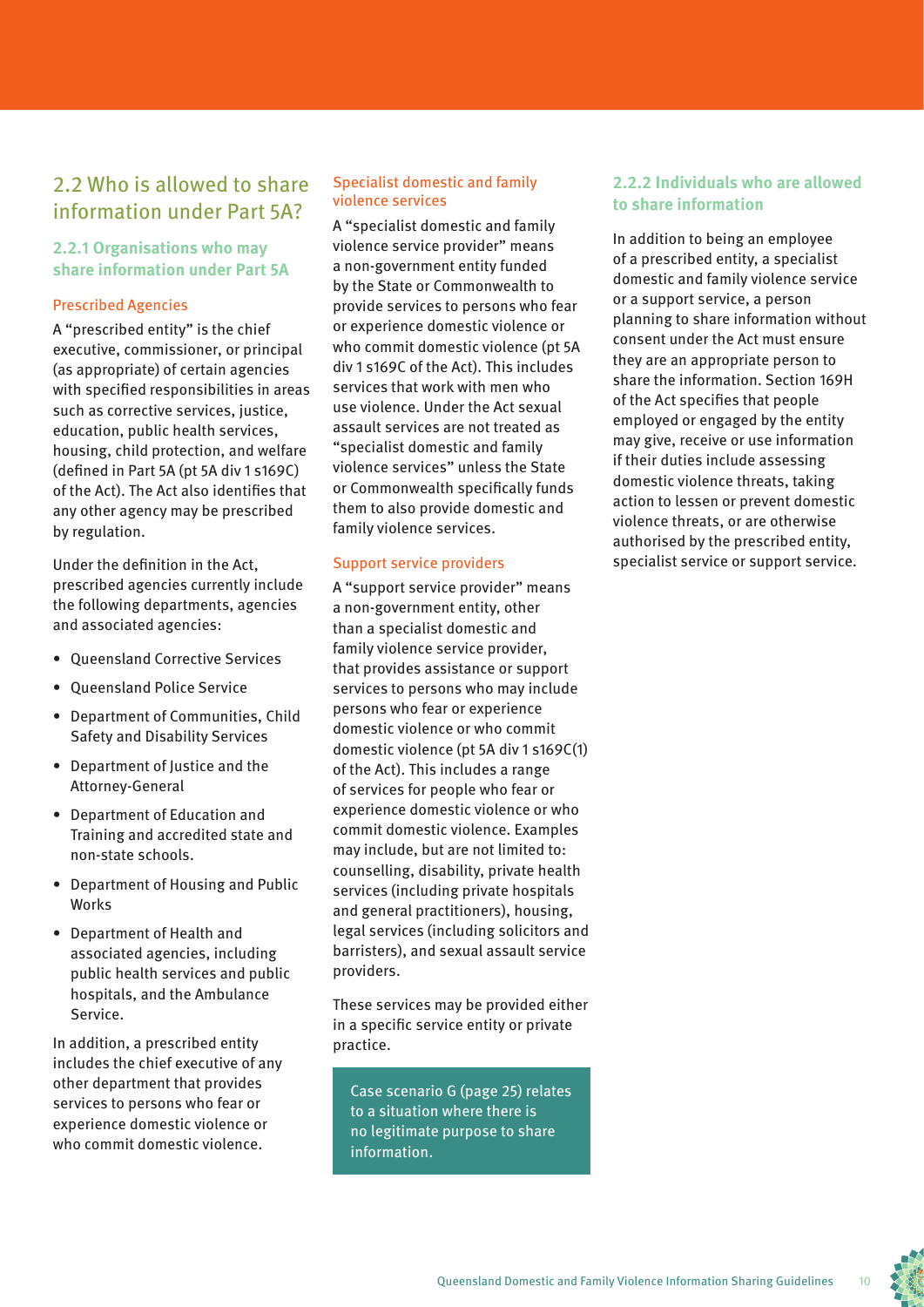#### 2.3 What information can be shared?

#### **2.3.1 What is relevant information?**

Under the Act, practitioners must use their professional judgement to determine what, of the information they have received, is relevant information that should be shared for the purposes of assessing or managing a domestic violence threat.

Relevant information that is shared may be comprised of facts or opinion. Facts in this case mean absolutes (for example, the date a perpetrator may be released on parole; the number of charges against a person) while opinion refers to professional opinion inferred following the receipt of other information (for example, the practitioner's assessment that the victim is at high risk).

Consideration should be given to any relevant information about the victim, the perpetrator, and any children or family members involved.

Information (shared with or without consent) should be limited to what is needed to fulfil the purpose of sharing the information, and should not be excessively detailed.

What counts as relevant information is unique to each circumstance and professional judgment is important when making a decision about what information is relevant to share.

"If I was working with someone who had been bashed and raped I would only share that – not that they have been sexually abused as a child."

– Domestic violence worker.

"I've never seen a client complain about a breach of info sharing between agencies; they are more likely to complain about not sharing."

– Domestic violence worker.

#### **2.3.2 Limits on information sharing**

The Act (pt 5A, div 2, s169J) specifies there are certain circumstances and certain information that may not be shared under the Act. Due to the specificity of these circumstances, the relevant section of the Act is replicated below.

Information may not be given to an entity if:

- a) the information is about a **person's criminal history to the extent it relates to a conviction, other than a conviction for a domestic violence offence**, and –
	- i. the rehabilitation period for the conviction under the Criminal Law (Rehabilitation of Offenders) Act 1986 (Qld) has expired under that Act
	- ii. the conviction is not revived as prescribed by section 11 of that Act
- b) the information must not be disclosed under the Child Protection Act 1999 (Qld) pt 6 div 2 s186 (which relates to the **protection of the identity of the person who has notified a police officer, doctor, teacher, etc. that a child (or pregnant woman) is being harmed)**
- c) the information is **confidential information within the meaning of the Director of Public Prosecutions Act 1984 (Qld)**, pt 3 s24A known by a person and acquired in the circumstances mentioned in section 24A(1) and (2) of that Act; or
- d) the information is
	- i. **sensitive evidence** within the meaning of the Criminal Code 1995, s590AF; or
	- ii. a **recording** within the meaning of the Evidence Act 1977 (Qld) div 4Bs21AY; or
	- iii. a section 93A criminal statement or a section 93A transcript within the meaning of the Evidence Act 1977 (Qld), div 6s93AA; or
- e) giving the information would be **contrary to an order** of a court or tribunal.

If in doubt about whether one of these provisions apply to a specific case, practitioners may wish to seek legal advice or advice from an appropriate agency with experience in the operation of the relevant legislation.

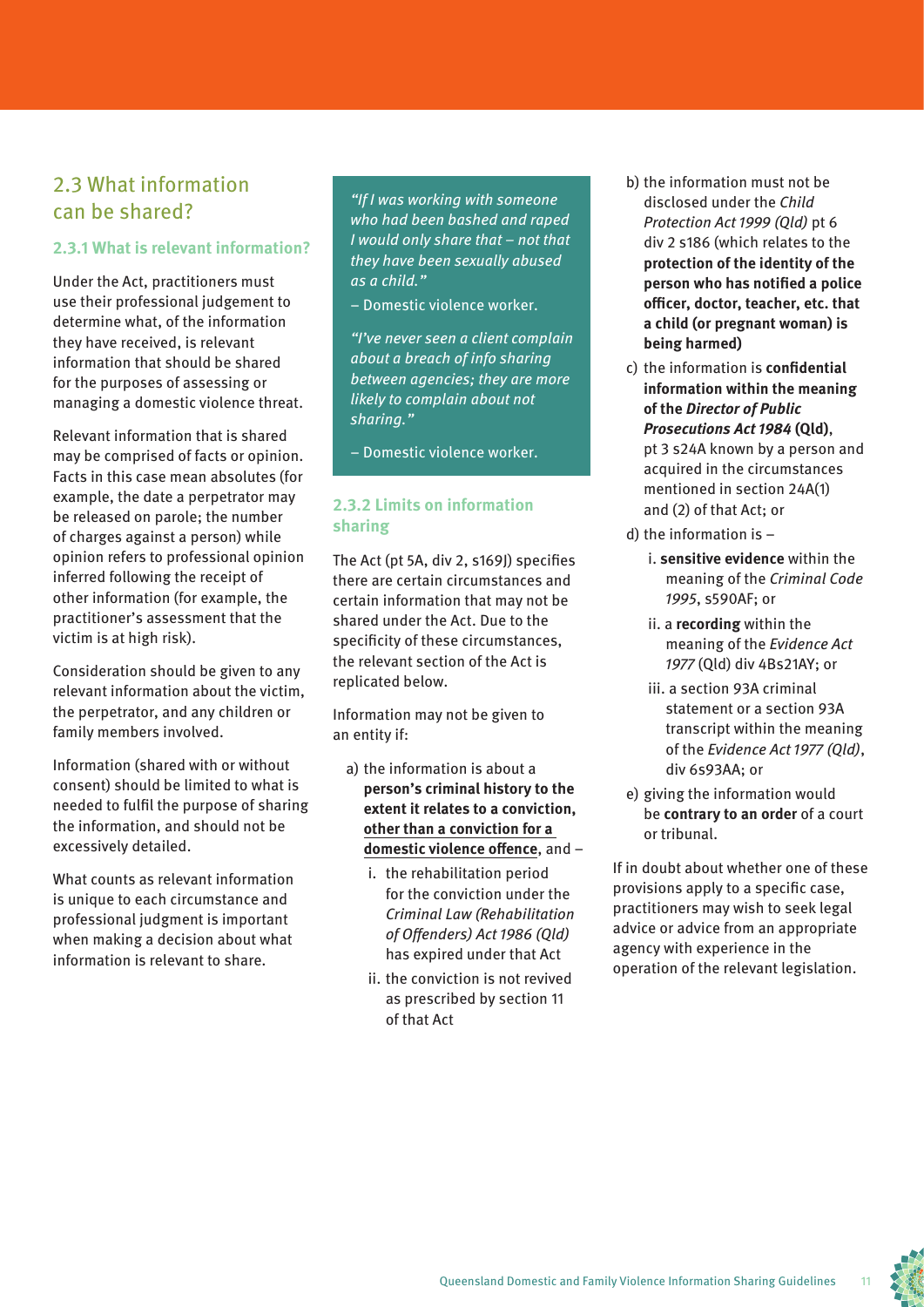#### **2.3.3 Confidentiality**

The Act (pt 5A div 3 s169K) specifies confidentiality requirements for information that is shared by a person who:

- 1. is from a prescribed entity, specialist domestic and family violence service provider or support service provider that was, in that capacity, given or given access to, information about another person without their consent
- 2. was given access to information about another person without their consent by a person from a prescribed entity, specialist domestic and family violence service provider or support service provider that received that information.
- 3. These confidentiality requirements are that the person receiving the information may only use the information, disclose or give access to the information to anyone else if the use, disclosure or access:
	- a) is **permitted** under Part 5A of the Act
	- b) **complies with the Information Privacy Principles** (if the entity that employs or engages the person receiving the information is required to comply under the Information Privacy Act 2009 (Qld))
	- c) **is otherwise required or permitted by law**.

The maximum penalty for contravening this part of the Act is 100 penalty units or up to 2 years imprisonment.

Further, where a police officer receives information from a prescribed entity, specialist domestic and family violence service provider or support service provider to assess or respond (pt 5A div 2 s169D); (pt 5A div 2 s169E) to a serious domestic violence threat, that police officer – and any other police officer to whom the information is disclosed – may use the information to fulfil their duties.

However, a police officer must not use the information obtained for the purposes of an investigation or for a proceeding for an offence unless:

a police officer has consulted with the entity that gave the information about the proposed use

• the police officer, in consultation with the entity, has considered whether the proposed use of the information for the investigation or proceeding would be in the best interests of a person experiencing domestic violence.

Privacy is a significant issue in domestic and family violence. It is critical to remember that victims are entitled to privacy and confidentiality. Ensuring privacy and confidentiality regarding the whereabouts of victims is a central principle of safety planning.

Likewise, confidentiality is a core principle of intervention, and maintaining confidentiality is directly linked to the principle of responsibility/accountability of professionals concerning the survivor's safety and wellbeing.

This commitment by an agency to maintain confidentiality may impede effective communication with other professionals.

To address this issue consider the broad range of legislation and policy which impact on collaborative service provision for victims of domestic and family violence. These may include professional and agency codes of practice; victim privacy; personal information privacy, as outlined in the various privacy laws and polices across states, territories and the Commonwealth; and court privacy practices.

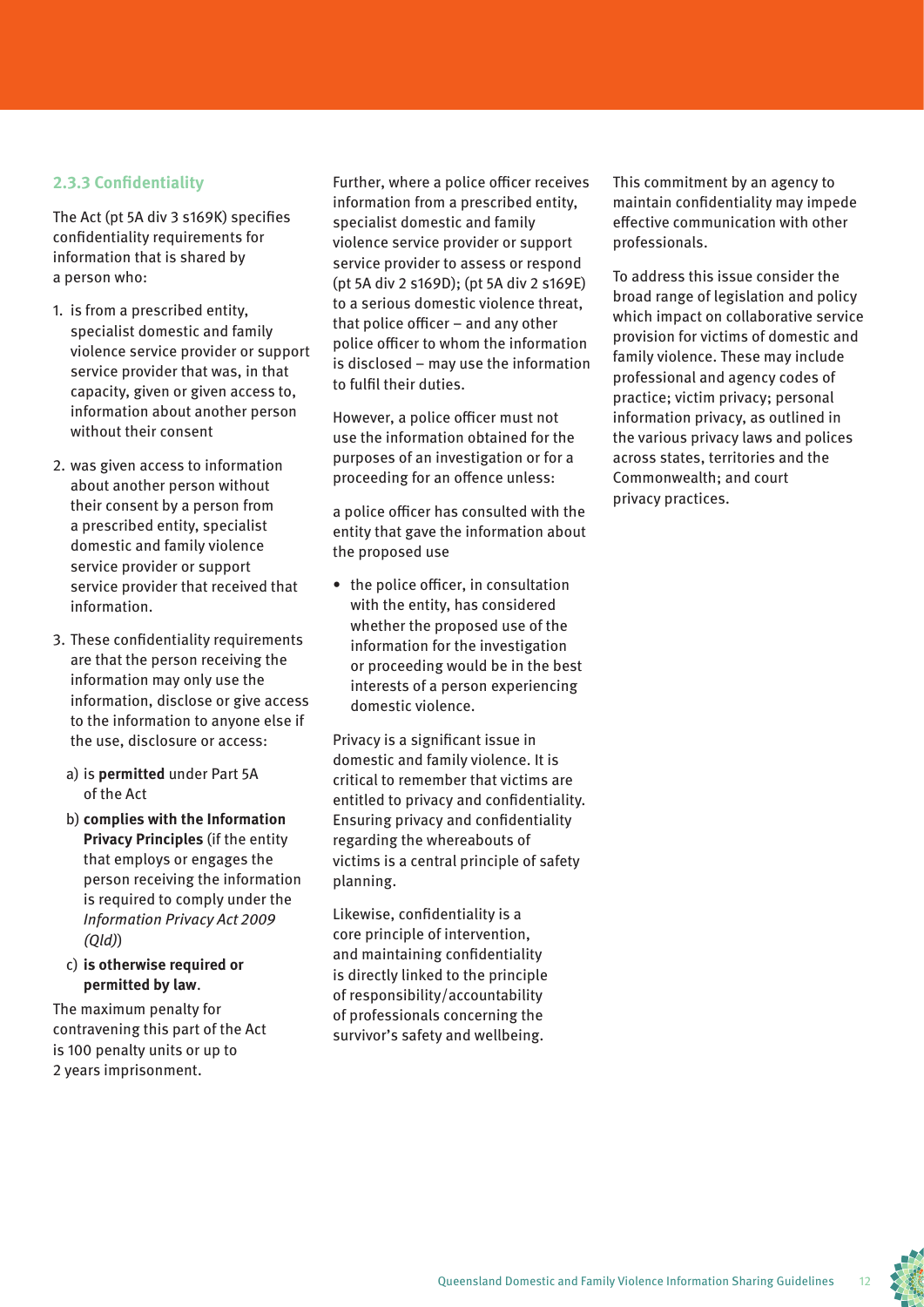#### **2.3.4 Protection of information for the safety of victims**

Victims of violence may be discouraged from giving consent to their information being shared if they fear that the details they disclose will be accessible by the perpetrator (e.g. via litigation), particularly when the information gives away their location.

The risk of perpetrators locating victims as a result of information sharing can be countered by appropriate protective factors such as those that take care to obscure identifying information about a victim's whereabouts.

Privacy and confidentiality notices on individual forms and tools, which specifically note the existence of confidential domestic violence information contained within, support those identifying information for potential criminal proceedings to be aware of the confidential information and exclude all or part of those documents from being accessed by perpetrators or their legal counsel.

Practitioners are encouraged to ensure such confidentiality disclaimers are present on all relevant documentation (as they are on the common forms and tools developed as part of the Domestic and Family Violence Common Risk and Safety Framework) to support the safety of victims.

#### **2.3.5 Sharing without consent under other legislation**

Sharing personal information with other people who are not practitioners, such as a victim, family or others, may be permitted or required under other applicable legislative provisions for the circumstances that authorise disclosure of information without consent.

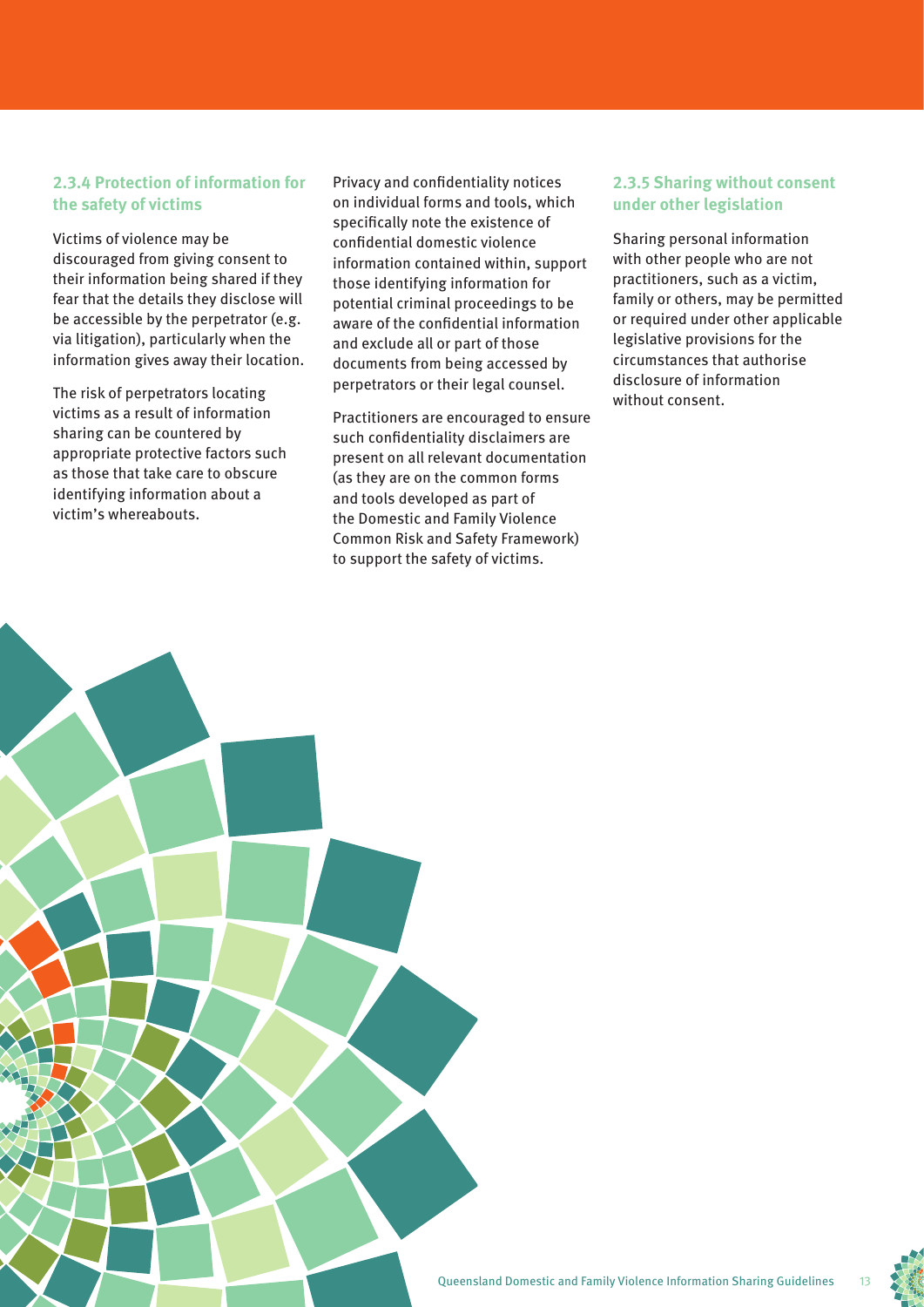#### 2.4 Secure management of confidential domestic and family violence information

In addition to the specified permitted use (pt 5A div 2 s169G) and confidentiality (pt 5A div 3 s169K and s169L) requirements of information shared under Part 5A of the Act, good practice also requires the more general secure management of information.

Those agencies covered by the Information Privacy Act 2009 (Qld) must comply with the Information Privacy Principles (IPPs) or National Privacy Principles (NPPs) for health agencies regarding storage, security and access to personal information. Specifically, IPPs 4-7 require that, "once an agency has collected personal information, it must:

1. Ensure that documents containing personal information are protected from loss, unauthorised access, use, modification, disclosure or any other misuse (IPP4).

The level of storage and security will depend upon the nature of the personal information in the document and the risk of a security breach occurring. If a document contains extremely sensitive information, such as health or criminal records, an agency should take maximum care in protecting the information.

Security measures may be both physical (eg. locks and swipe cards for rooms and compactuses) and electronic (eg. passwords and encryption for computers and USB devices) and operational (eg. restricting access on a needs basis).

- 2. Take reasonable steps to ensure that an individual can find out whether the agency holds documents containing personal information, the type of information held, the purposes for which the information is used and what the individual should do to obtain access to a document containing their personal information. Some agencies will publish this information in the form of a privacy policy which should be accessible from the agency in hardcopy, or may be accessible through the agency's website (IPP5).
- 3. Accept requests for access to, and amendment of, personal information, under IPP 6 and IPP7.

Health agencies subject to the IP Act must abide by relevant NPPs, particularly NPP 3 (data quality), NPP 4 (data security), NPP 5 (openness), NPP 6 and 7 (access to and amendment of documents containing personal information).

Further information is available on the Office of the Information Commissioner's website www.oic.qld.gov.au

Each service provider is responsible for taking steps to ensure that the information is up-to-date and accurate. It is good practice to check with the person who is experiencing violence that the information is correct, and to do this each time contact is made.

Record firsthand information as being factual and include professional assessment and judgment (and clearly identify it as such).

Generally, good practice means hard copies of documents with personal information are marked "confidential" and electronic copies password protected. Personal information that may identify a victim must be stored securely, and only made accessible to professionals who are assessing the threats of domestic and family violence or providing a service. A written record of what has been shared should be stored on file. As best practice, service providers should also add guidance to written communications where information is shared such as:

- the inappropriate disclosure of the information will have harmful consequences for safety
- the information is provided on the basis that the receiving service provider does not use it for any purposes other than those outlined in the referral/information request
- the receiving service provider must not disclose the information further without the victim's consent unless an appropriate exemption applies".

Agencies should develop their internal policies and procedures to reflect the legislative requirements in Part 5A of the Act and model good practice in the secure, timely and confidential treatment of information.

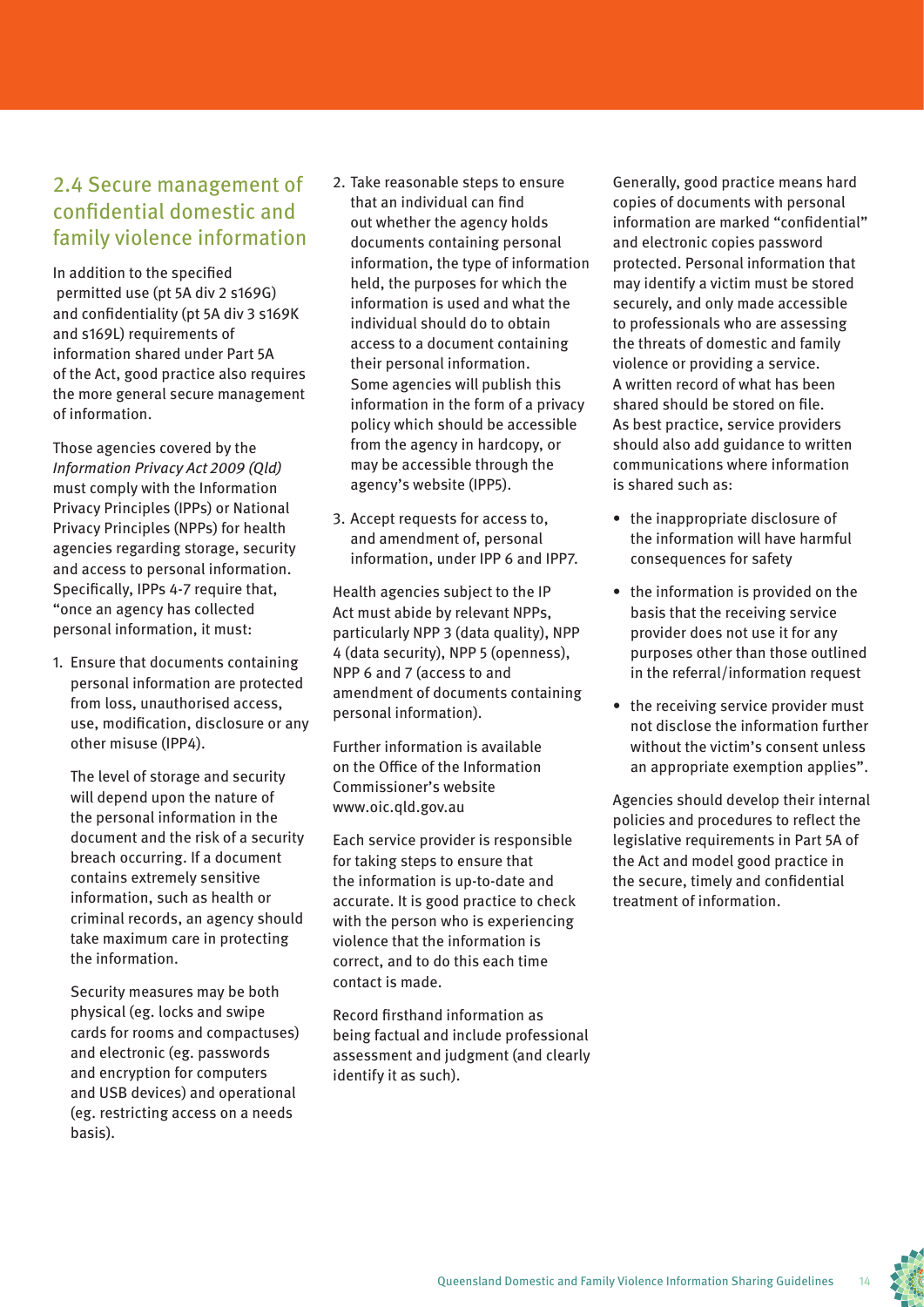### 3. Glossary

#### **Domestic and family violence**

Domestic and family violence is often an overt or subtle expression of a power imbalance, resulting in one person living in fear of another, and usually involves an ongoing pattern of abuse over a period of time. Part 2 of the Act (pt 2 div 2 s8) defines domestic violence as follows:

Domestic violence means behaviour by a person (the first person) towards another person (the second person) with whom the first person is in a relevant relationship that—

- a) is physically or sexually abusive; or
- b) is emotionally or psychologically abusive; or
- c) is economically abusive; or
- d) is threatening; or
- e) is coercive; or
- f) in any other way controls or dominates the second person and causes the second person to fear for the second person's safety or wellbeing or that of someone else.

In this context, a "relevant relationship" is defined as: an intimate personal relationship; or a family relationship; or an informal care relationship (pt 2 div 3s13 of the Act).

#### **Personal information**

"Personal information" is defined under the Information Privacy Act 2009 (Qld) (ch 1 pt 2 s12) as: "information or an opinion, including information or an opinion forming part of a database, whether true or not, and whether recorded in a material form or not, about an individual whose identity is apparent, or can reasonably be ascertained,

from the information or opinion". In this context, an "individual" is a living person. Deceased people cannot have personal information, however care should still be taken when handling the information as it still may include personal information of the living.

#### **Prescribed entity**

Defined in Part 5A (pt 5A div 1 s169C) of the Act, a "prescribed entity" refers to the chief executive, commissioner, or principal (as appropriate) of certain agencies with specified responsibilities in areas such as corrective services, justice, education, public health services, housing, child protection, and welfare. The Act also identifies that any other agency may be prescribed by regulation.

In addition, a prescribed entity may include the chief executive of any other department that provides services to persons who fear or experience domestic violence or who commit domestic violence.

#### **Specialist domestic and family violence services**

A "specialist domestic and family violence service provider" means a non-government entity funded by the State or Commonwealth to provide services to persons who fear or experience domestic violence or who commit domestic violence (pt 5A div 1 s169C of the Act). This includes services that work with men who use violence. Under the Act sexual assault services are not treated as "specialist domestic and family violence services" unless the State or Commonwealth specifically funds them to provide domestic and family violence services.

#### **Support service providers**

A "support service provider" means a non-government entity, other than a specialist domestic and family violence service provider, that provides assistance or support services to persons who may include persons who fear or experience domestic violence or who commit domestic violence (pt 5A div 1 s169C(1) of the Act). This includes a range of services for people who fear or experience domestic violence or who commit domestic violence. Examples may include, but are not limited to: counselling, disability, private health services (including private hospitals and general practitioners), housing, legal services (including solicitors and barristers), and sexual assault service providers. These services may be provided either in a specific service entity or private practice.

#### **Receiver**

A "receiver" under the Act is a person who is employed or engaged by a prescribed entity, specialist domestic and family violence service provider or support service provider and in that capacity was given, or given access to, information about a person in relation to domestic and family violence under Part 5A of the Act.

#### **Informed consent**

As noted above, one of the key principles of Part 5A of the Act is that **information should be shared with a person's consent where it is safe, possible and practical to do so** (pt 5A div 1 s169B(a)). Consent is defined in the Dictionary Schedule of the Act as "freely and voluntarily given by a person with capacity to give the consent". For the consent to be "informed" it should cover the situation it concerns, the person should be given enough information to make the decision, and the person should understand what they are agreeing to.

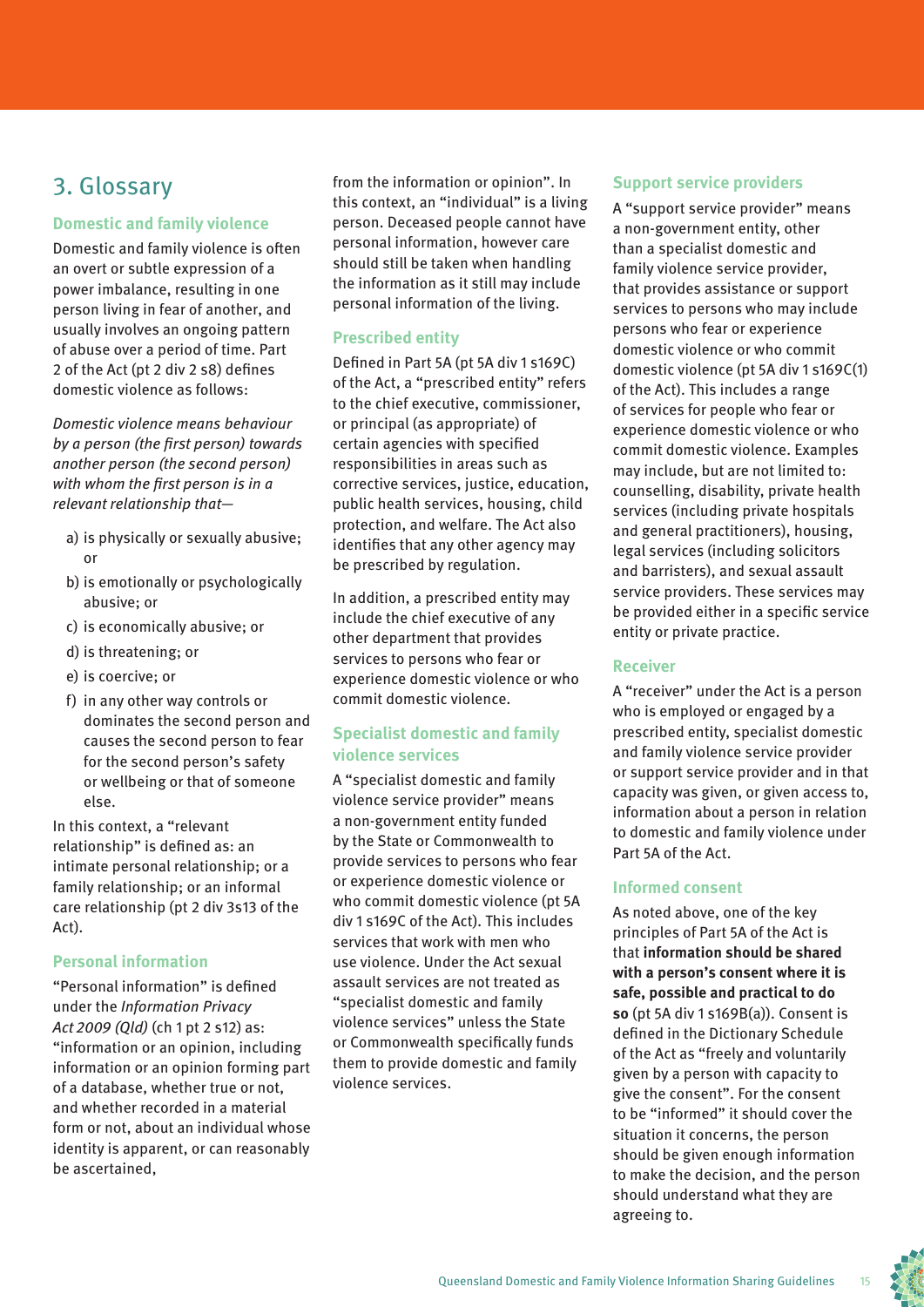# **4. CASE STUDIES AND SCENARIOS**

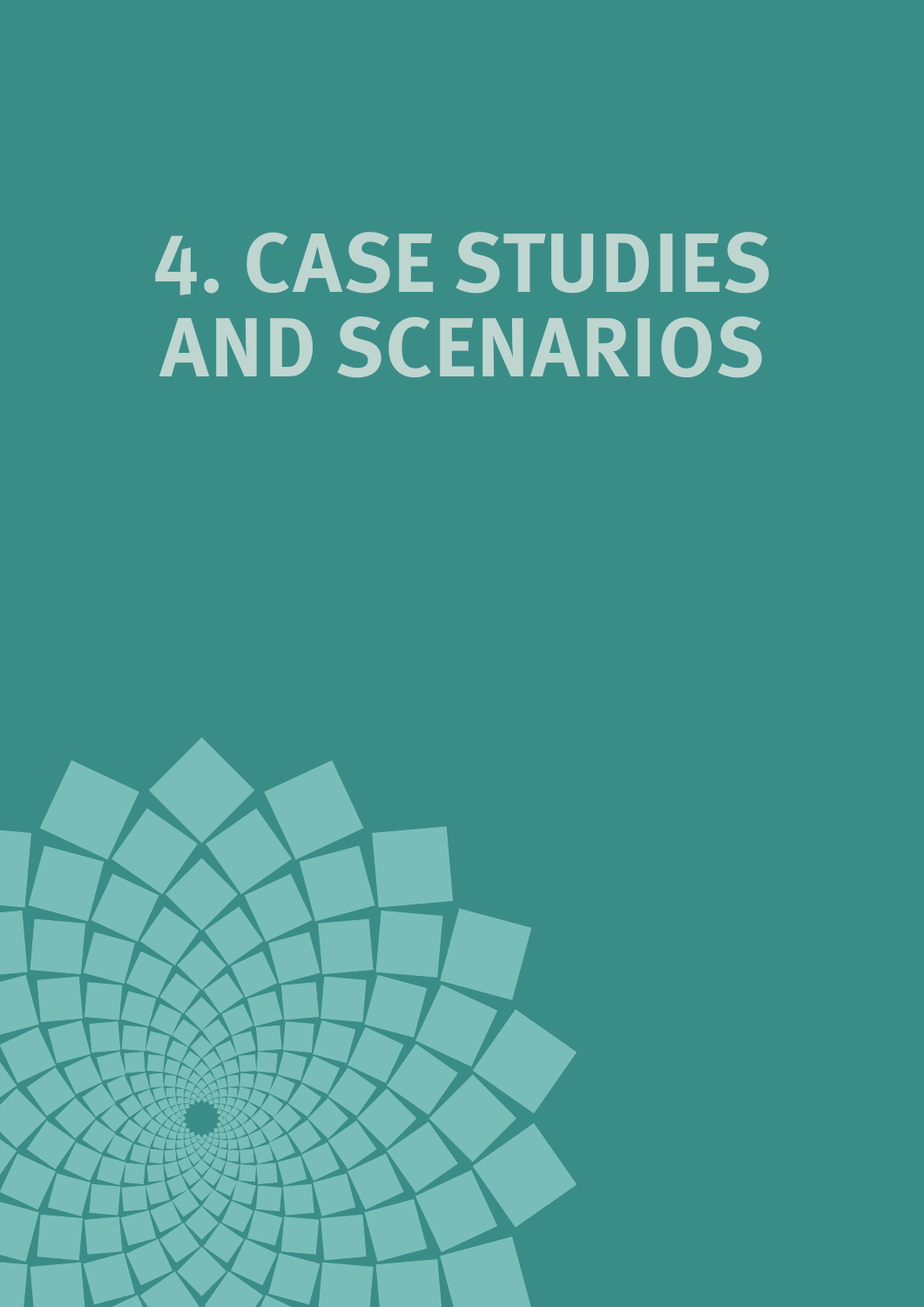The case scenarios provided in the Information Sharing Guidelines are intended to illustrate information sharing in accordance with the Domestic and Family Violence Protection Act 2012 (see pt 5A div 1 s169A). They are not exhaustive and should not be considered to be followed specifically as a procedure or process. The case studies also do not specifically reflect processes that may also be required in accordance with other legislation such as the Child Protection Act 1999.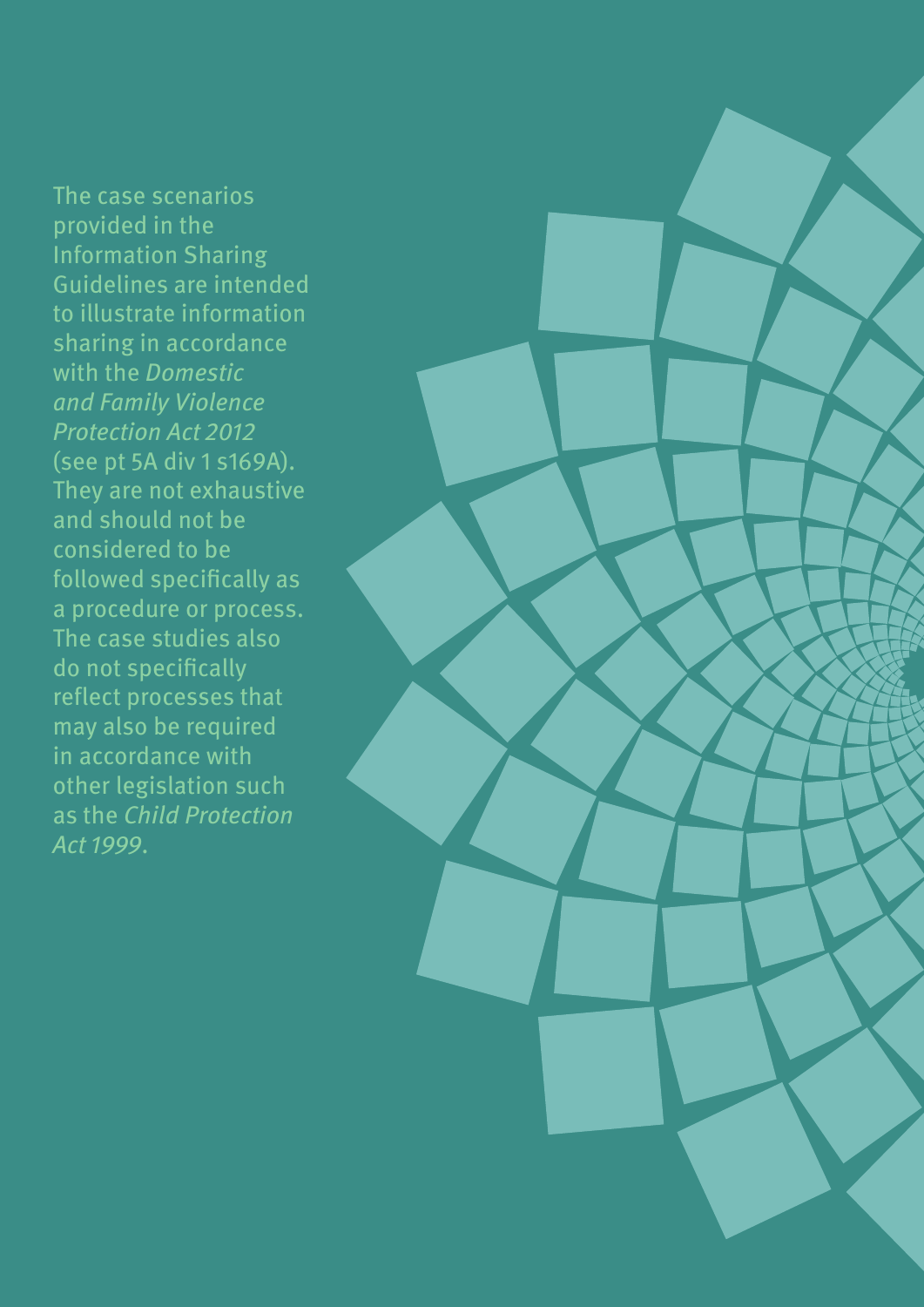# **Case study:** the death of Noelene Marie Beutel

**On 29 June 2011, Noelene Marie Beutel died from multiple traumatic blows to the head, which had been inflicted by her partner Wayne McClutchie. Court records during the inquest into Noelene's death revealed that her doctor, as well as domestic violence support services and the police, knew she was being abused.** 

Six months prior to her death, police were called after Noelene had been beaten. Noelene submitted an application for a protection order and wrote:

"There have been many, many incidences of domestic violence in the past and now they are becoming much more frequent and more violent. I absolutely believe he is capable of killing me as our situation is becoming extremely volatile and he seems to be almost at the point of no control when he is angry." (Smail, 2014).

The night before she was killed, the state-wide domestic violence crisis centre DVConnect had placed Noelene in emergency accommodation – she had left Wayne the day before that. Diane Mangan, CEO of DVConnect, suggested, in the wake of the inquest, that privacy laws intended to protect victims were instead acting as a "cloak of secrecy" for the perpetrator.

A better approach would be to treat domestic and family violence similarly to cases involving child safety – where information is automatically shared between agencies to protect victims at high risk.

The coronial inquest into Noelene's death identified lack of information sharing, lack of a coordinated response, and a lack of a risk assessment as key deficiencies in the service system response. Had the different agencies shared and pooled their information, Noelene's death may have been prevented (Hutton, 2014).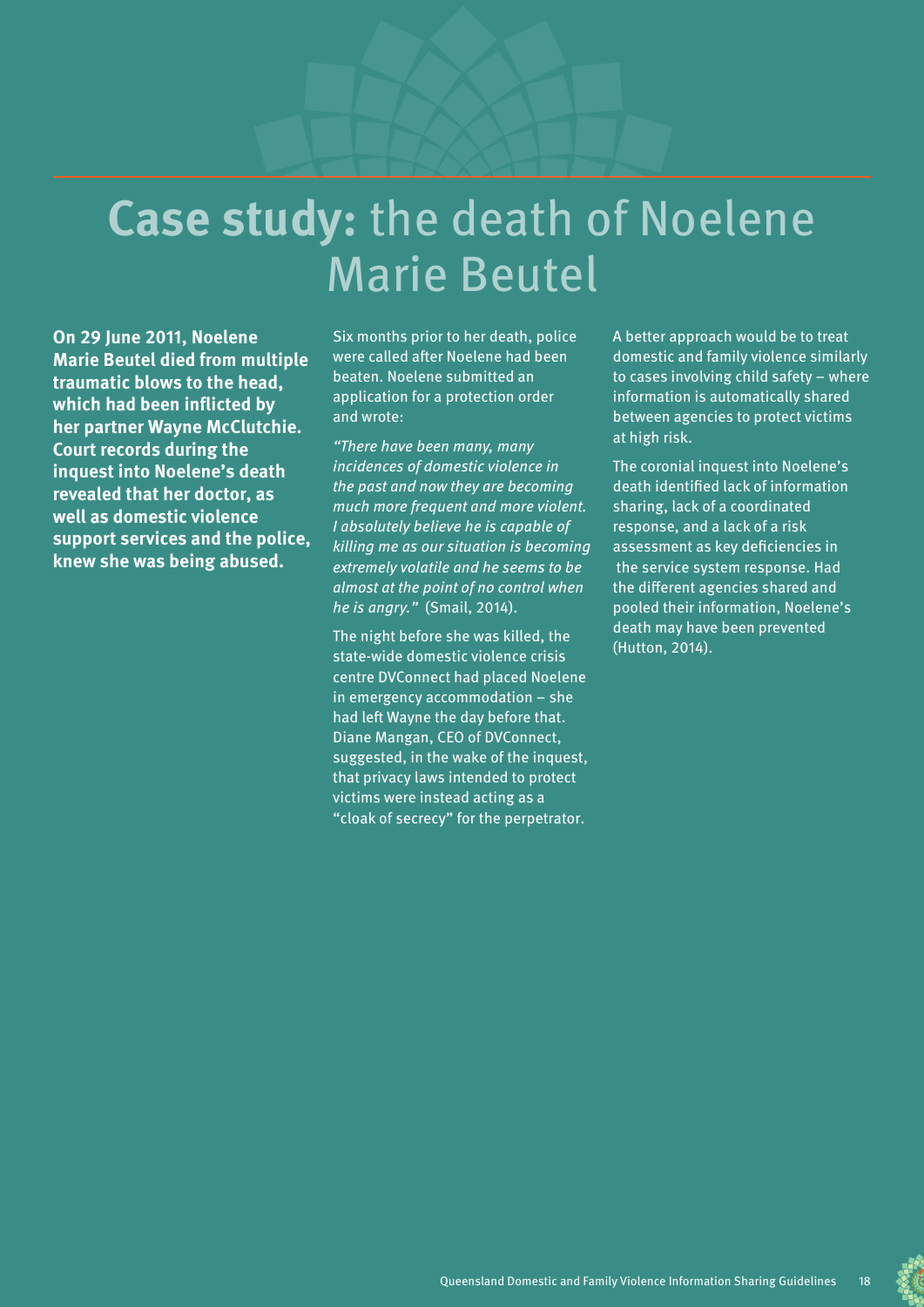# **Case Scenario A:** Using information sharing to assess whether there is a serious domestic violence threat

**Agencies:** Queensland Corrective Services, Department of Housing and Public Works, specialist DFV service, QPS

**Tim has previously been convicted of DFV related offences against his former partner, Jason – and is named as a respondent in a current Domestic Violence Order that has been put in place to protect Jason. During a conversation with his Queensland Corrective Services' (QCS) Probation and Parole supervising officer, Tim states that he has commenced a new relationship, but has recently lost his job – and is "struggling to deal with things", on the whole.** 

The QCS officer decides that Tim's conviction for DFV offences against Jason is information that is relevant to Tim's future risk of reoffending – including his recent loss of job and ongoing mental health concerns – and the current Domestic Violence Order is relevant to the assessment of whether there is a serious threat to the life, health or safety of Tim's current partner.

The QCS officer does not know the name of Tim's new partner, but Tim, who lives in a housing commission unit, mentions that his partner is moving in with him in two days' time. Tim also confides in the QCS officer that he doesn't intend to tell the Department of Housing and Public Works **(DHPW)** of the pending living arrangement, as he doesn't want to lose his accommodation.

Given that QCS is a prescribed entity under the Act, the QCS officer contacts Tim's **counsellor** at the **men's behaviour change program** (a specialist DFV service) that Tim has attended in recent weeks to share information relevant to Tim's situation. The QCS officer shares this information with the counsellor to help assess whether there may be a serious threat to Tim's current partner. The QCS officer provides Tim's counsellor with information about Tim's DFV convictions; his recent unemployment status; his ongoing mental health issues; and the Domestic Violence Order in place with respect to Tim's former partner, Jason.

Details of Tim's recent unemployment status and ongoing mental health concerns are considered relevant to the counsellor assessing the potential threat to Tim's current partner, given that Tim's violence towards Jason escalated when a) Tim had previously been out of work; and b) each time Tim stopped taking his antidepressant medication.

The QCS officer also tells the counsellor that Tim's partner intends to move in with Tim in two days' time – as this may increase the level of risk to Tim's partner – but does not share Tim's decision not to inform DHPW of the new living arrangement as it is not relevant to assessing the level of threat to Tim's partner.

The counsellor advises the QCS officer that he will complete a DFV risk assessment in relation to Tim's current partner and refer him to appropriate supports and services, having regard to the level of risk identified as a result of the completed risk assessment.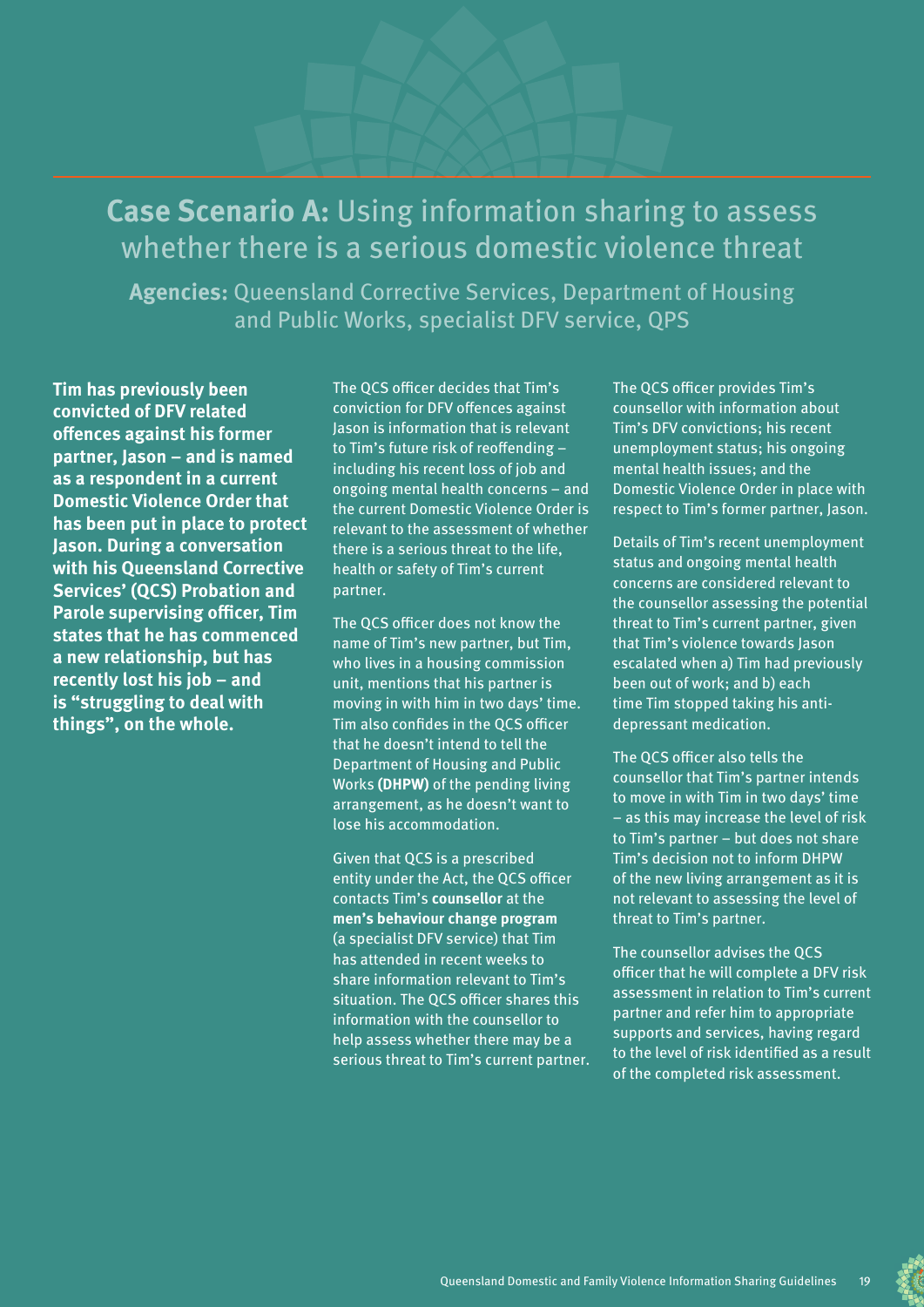# **Case Scenario B:** Using information sharing to assess whether there is a serious domestic violence threat

Agencies: Queensland Health, specialist DFV service

**Sonya is pregnant with her third child and presents to the birthing suite at hospital, via her GP, with unexplained abdominal pain. Her notes indicate this is her fifth pregnancy but two pregnancies were miscarriages. Her children are 3 and 5 years old. She is presently 32 weeks pregnant and has been living with her partner for five years.** 

The midwife on duty, Ann, palpates Sonya's abdomen and notices her uterus feels small considering how far along she is in her pregnancy (small for dates). Medical notes show that Sonya has had several admissions to the maternity unit with similar symptoms. She also has a history of recurrent urinary tract infections. Ann is concerned with Sonya's appearance as she is unkempt and very thin for a woman in her third trimester of pregnancy. She also seems very unsure of herself, offering a vague history of symptoms.

Ann attempts to admit Sonya to the ward overnight but Sonya refuses to stay, as on previous occasions, insisting on going home because of child care issues.

Before Sonya leaves, Ann asks Sonya if there is anything concerning her that she would like to talk about. Ann tells Sonya she is concerned she is thin, that her baby is not growing well, and that Sonya needs to prioritise her health and the health of her baby. Ann also asks Sonya if she is frightened of anyone and if she would like some help.

Sonya discloses to Ann that while things are 'not good' at home and she is frightened of her partner, Sonya needs to look after her other kids and make sure they are taken care of. Sonya refuses Ann's offer to call the police, saying this would only make the situation worse. Anne is temporarily called away by another medical professional and upon her return, discovers that Sonya has left the hospital.

Although it is now not possible for Ann to obtain Sonya's consent (section 169B of the Act), Ann decides to share relevant information about Sonya with a specialist DFV service in accordance with section 169D of the Act, given that Sonya appears to be a person who fears or is experiencing domestic violence, and the information may help the specialist DFV service to assess whether there is a serious threat to Sonya's life, health or safety because of domestic violence.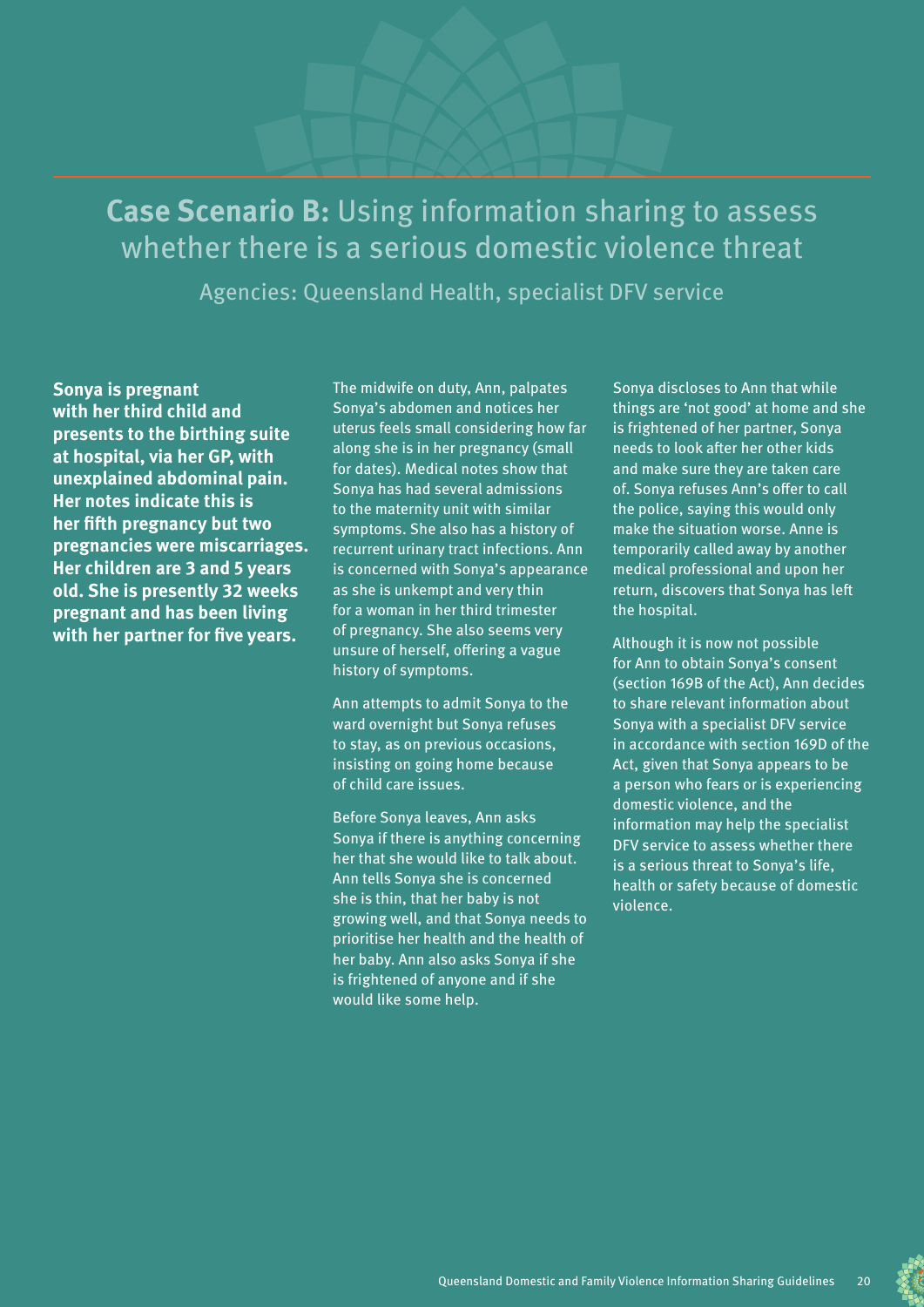# **Case Scenario C:** Using information sharing to assess whether there is a serious domestic violence threat

**Agencies:** Queensland Corrective Services, Queensland Police Service, Queensland Health

**Nick is in custody for armed robbery. Four days before his release, he tells a number of people, including a Queensland Health nurse, that his ex-wife's (Trina) new partner Andy's days are numbered – and that Trina has "no right to have any man, other than himself" living with her.** 

Nick has a history of violence and assault charges, including a series of domestic violence assaults against Trina – resulting in a number of serious physical injuries, including broken bones and fractures. Nick has also previously assaulted Andy – after Andy moved in with Trina, but prior to Nick being placed into custody.

Trina is not currently engaged with a domestic violence support service; is not in contact with Nick's detention centre; and does not know about Nick's pending release from custody. Based on the nurse's professional assessment of the situation, she is concerned that there may be a serious domestic violence threat to Trina (i.e. risk of fatality or serious injury) immediately upon Nick's release from custody – and that Andy may also be subject to a serious threat.

In accordance with section 169D(b) of the Act, the nurse decides to share personal information about Nick – including his threats to Trina and Andy, and the date of Nick's pending release – with the Queensland Police Service (QPS) and Queensland Corrective Services (QCS), to enable the QPS and/or QCS to assess whether there is a serious threat to Trina's and Andy's lives, health or safety.

Prior to sharing Nick's personal information with the QPS and QCS, the nurse considered obtaining Nick's consent but decided it was not safe to do so (in accordance with section 169B, the Act), given the likely serious threat to Trina and Andy.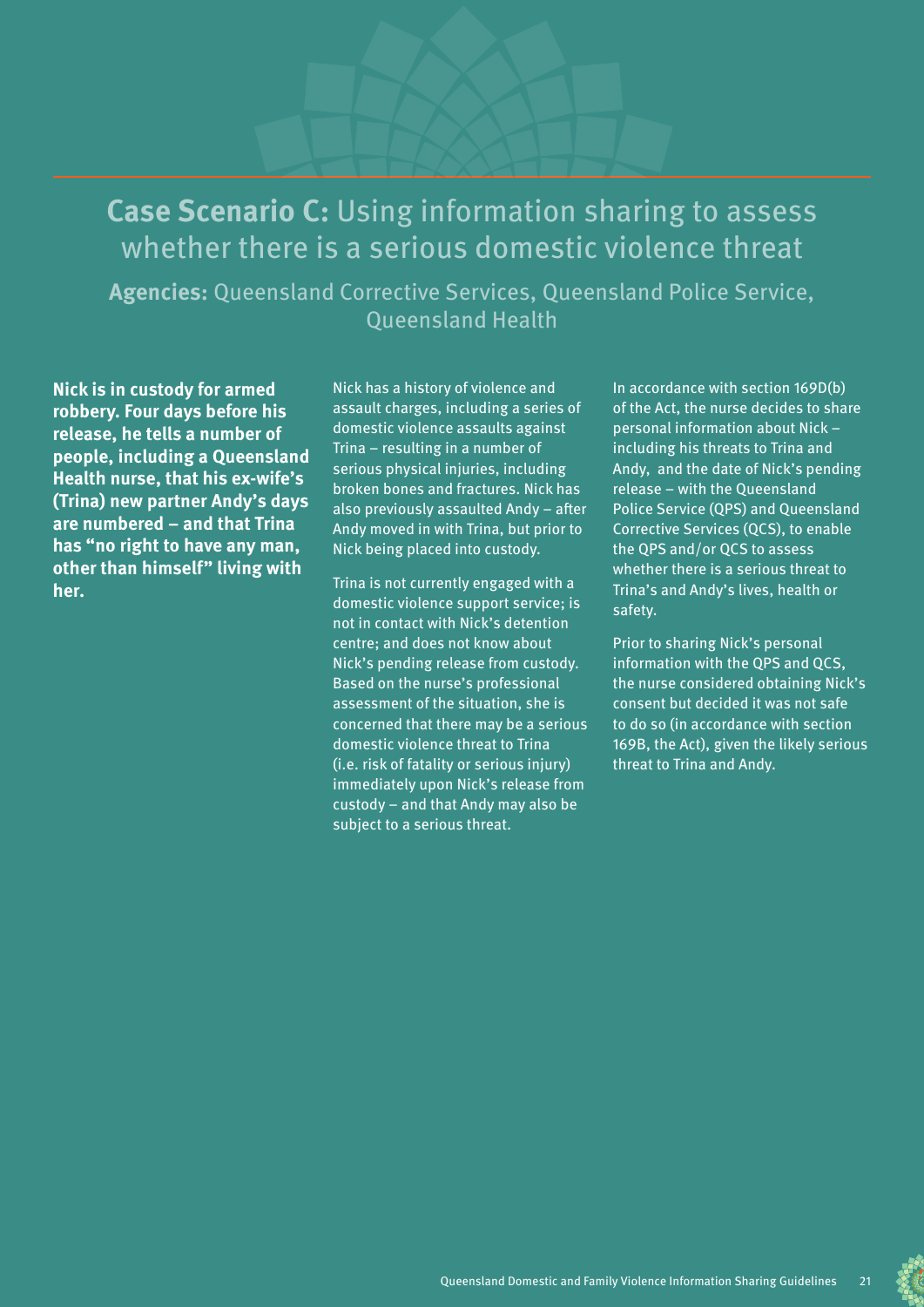# **Case Scenario D:** Using information sharing to respond to a serious threat

**Agencies:** Queensland Police Service, specialist DFV service, High Risk Team

**Jamila and Amir have been married for five years. Amir has been very controlling and emotionally abusive to Jamila for much of their relationship and, a few weeks ago, sexually assaulted Jamila for the first time because she left the home without Amir's prior knowledge. He has sexually assaulted her twice more since then; the last time, he also strangled her.** 

QPS officers and the on-call DFV counsellor, Michelle, recently attended the couple's home, following a phone call from neighbours reporting a domestic violence disturbance between the couple. The attending QPS officers and Michelle observe that Jamila has a swollen lip and cheek, and she appears to be favouring her left arm. While the Police question Amir, Michelle takes Jamila aside and talks privately about her physical injuries and the current DFV disturbance.

Michelle specifically asks questions to encourage Jamila to talk about the nature of her relationship with Amir, including any previous or current domestic violence and related injuries. During this discussion, Jamila discloses the recent sexual assaults and strangulation, which are unknown to the QPS. Knowing that non-fatal strangulation and intimate partner sexual assault are evidence-based high risk factors included on the 'Level 2 Domestic violence risk assessment and safety planning' tool, Michelle explains to Jamila that she may be at high risk of fatality or serious injury by Amir. Jamila agrees that Amir might kill her but says she remains fearful of accessing support from a specialist DFV service.

Michelle acknowledges Jamila's concern about engaging with a specialist DFV service and alternatively, suggests referring Jamila to the local DFV high risk team for a multi-agency response. Michelle provides information about the purpose of the team and how the team might be able to assist in reducing the level of risk to Jamila, then asks Jamila for her consent (in accordance with section 169B of the Act) to share relevant information (about Michelle, Amir and the violence) with the high risk team.

Jamila refuses to consent and tells Michelle she does not want the high risk team to be involved, as she does not want the Police to find out about the sexual assaults by Amir. Michelle explains that even although consent has not been provided, the level of risk to Jamila is so great that Michelle feels she must still refer Jamila to the high risk team.

Michelle reassures Jamila that Amir will not be told about the referral and explains why and how the Act allows Michelle (in this circumstance – through sections 169B(b), 169A(b) and 169E of the Act) to refer to the high risk team without Jamila's (or Amir's) consent.

The QPS remove Amir from the home and Michelle makes another time to meet with Jamila the following day. Michelle returns to her office, completes the common risk assessment form (based on all current information she knows about Jamila and Amir) and immediately forwards the completed form to the local NGO Coordinator of the DFV high risk team.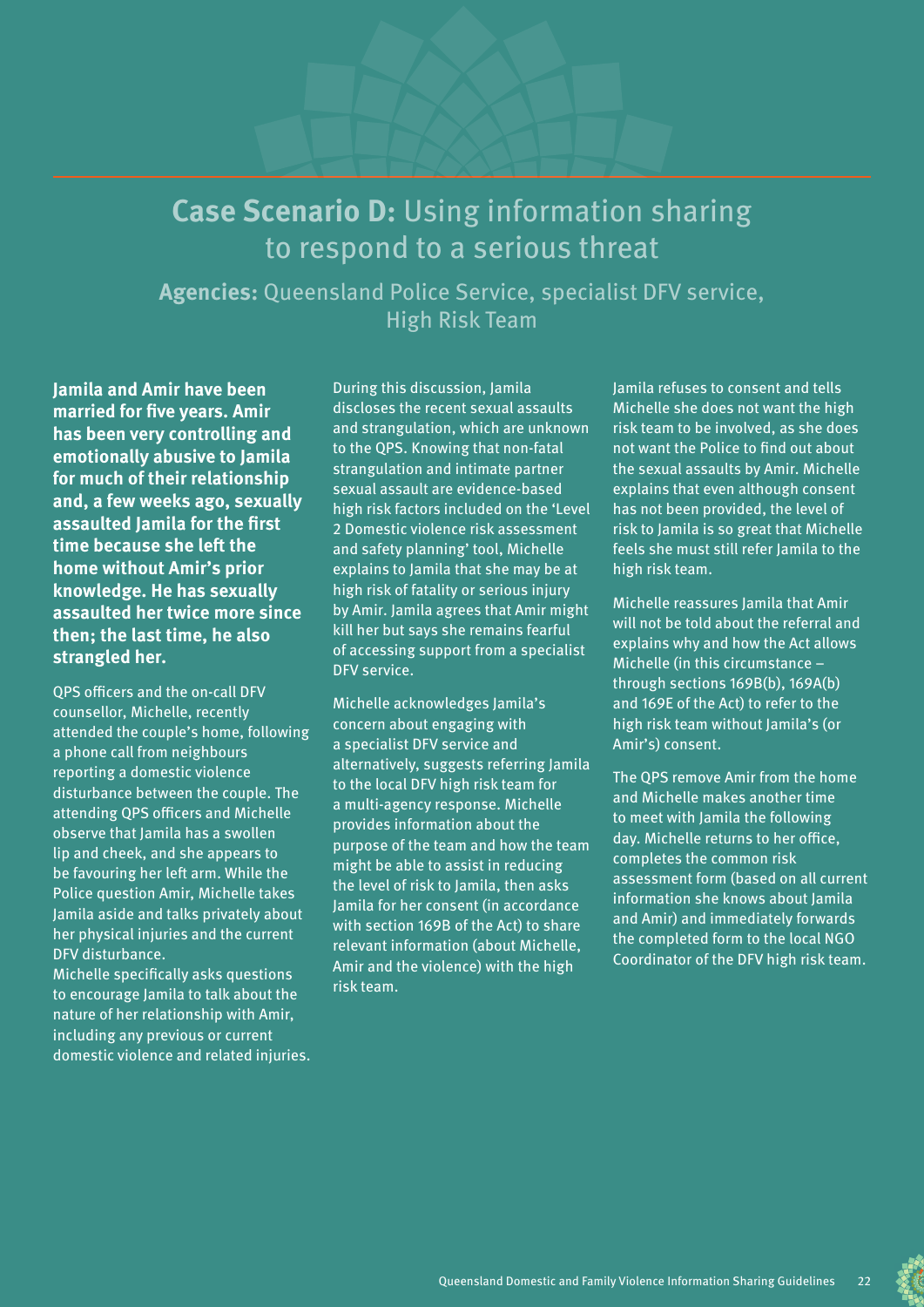# **Case Scenario E:** Using information sharing to assess and respond to a serious threat

**Agencies:** Queensland Police Service, Department of Justice and Attorney-General (Courts Services), High Risk Team, Queensland Health, specialist DFV service

**Jane and Simon have been married for eight years and have four children together, aged nine, seven, six and two. Police attend their house following an emergency call by their eldest child. Police undertake an assessment (Protective Assessment Framework) and determine the matter is high risk.** 

Following the incident, the PAF is referred to the local QPS Domestic and Family Violence Coordinator who completes the 'Level 2 Domestic violence risk assessment and safety planning' tool (common risk assessment) and identifies the victim/s as high risk. It is not possible to contact Jane and, taking account of the risks identified, the QPS Domestic and Family Violence Coordinator decides that it is not safe to wait until Jane is contactable to seek consent for a referral to the DFV High Risk Team (in accordance with section 169E of the Act). The referral is made without consent. Police also apply for a protection order which, based on the information and disclosures made by Jane, includes specific conditions to remove Simon from the family home (an ouster condition), forbid him from contacting Jane, and generally protect the children specified on the order.

The next day, Jane and Simon attend the court and Jane applies for a variation to remove the ouster condition and the no contact condition specific to Jane. Jane makes a request for the matter to be listed urgently and appears anxious and distressed.

The High Risk Team meets on the day following the receipt of the referral to discuss the matter and the Court officer shares that the application for variation has been listed in court in two weeks (section 169D of the Act). Police also share information (section 169D of the Act) with the HRT including details of previous police attendance at the house associated with DFV incidents/reports. The Hospital and Health Services' high risk team representative informs the team (section 169D of the Act) that Jane has attended the Emergency Department on two previous occasions, presenting with a cut to her cheek requiring stitches and a broken arm. This additional information helps the High Risk Team gain a more comprehensive understanding of the level and nature of previous domestic and family violence within the household and risk factors (section 169D of the Act), and facilitates the completion of the 'Level 3 Multi-agency complex risk assessment and safety management' tool, including the High risk team safety management plan, in response to the serious threat to Jane and the children (section 169E of the Act).

Following the High Risk Team meeting, the specialist DFV service working with Jane contacts her at her mother's house to discuss the outcome of the high risk team meeting. During this contact, Jane consents to the High Risk Team referral and ongoing support from the team. The worker determines during the discussion that serious threats have been made by Simon towards Jane and the children if Jane doesn't follow through with the variation application. The DFV worker undertakes extensive safety planning, including a move (for Jane and the children) to a secure location. The DFV worker also immediately informs the NGO Coordinator (of the high risk team) of the new information and threats, and subsequent actions taken by the DFV worker. The NGO Coordinator immediately contacts the QPS high risk team member and provides them with information about Jane's disclosures and her current whereabouts, to enable QPS to take further action against Simon.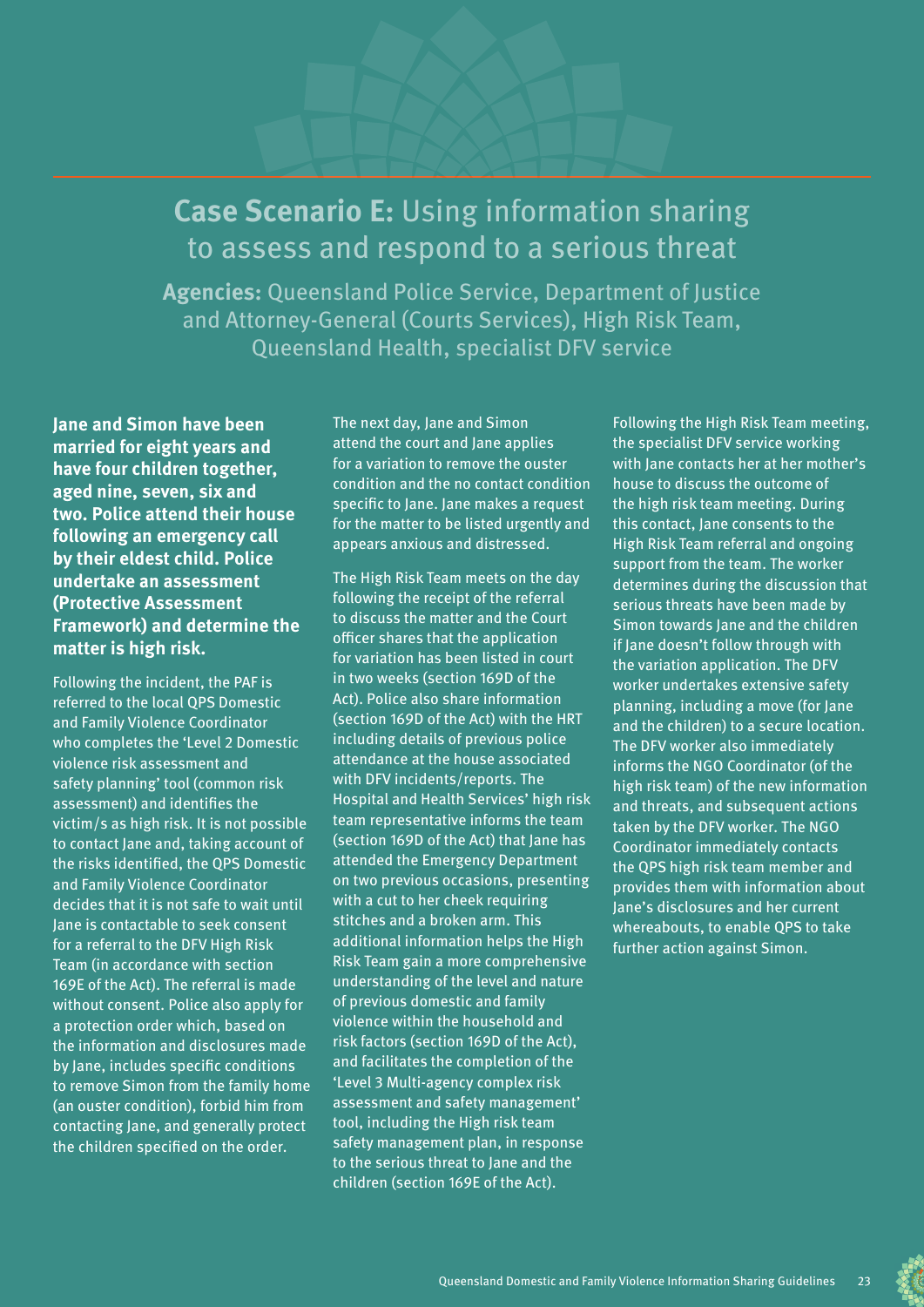# **Case Scenario F:** Using information sharing to respond to a serious threat

**Agencies:** General practitioner, specialist DFV service

**Melissa has been Jane's GP for a number of years. Over the last year so, Melissa has noticed Jane has seemed withdrawn and tired when she visits. Melissa has asked Jane routine questions about her health and wellbeing, and Jane has said she is just tired and very busy at work.**

When Jane attends Melissa's practice for her pap smear, Melissa notices that Jane is looking even more withdrawn. When Melissa begins the pap smear she notices bruising around Jane's pelvis and upper thighs. She asks Jane about the cause of the bruises and Jane says that she hadn't noticed them and that she probably just bumped into something. During the pap smear Melissa notices that Jane has some tearing inside her vagina. Melissa tells Jane what she has noticed, and that she is concerned about the cause of the injuries.

Jane breaks down and tells Melissa that her husband Josh sometimes gets really angry and forces her to have sex with him. Melissa asks Jane if Josh ever does anything else to hurt her. Jane shows Melissa her arm where she has further bruises.

Melissa asks if Jane is afraid that Josh might hurt her more, and whether she's ever considered leaving Josh. Jane says she doesn't want to leave Josh and that he just gets angry sometimes, and doesn't mean to be so rough. Melissa gives Jane some information about a domestic violence service that may be able to help her, and asks if she can pass Jane's name onto the service. Jane refuses and says she doesn't need help and that she and Josh are ok. Jane leaves the practice.

Based on Jane's injuries, Melissa is very concerned that Jane is experiencing domestic violence and is experiencing a serious threat to her life, health and safety. Despite her professional responsibilities to keep Jane's personal and health information confidential, she knows that under the Act (sections 169N(3), 169B(b), 169A(b) and 169E) she is protected from liability if she gives information about Jane and her circumstances to a specialist DFV service provider, without Jane's consent, if it could help the DFV service to respond to a serious threat to Jane's life, health or safety because of domestic violence.

Melissa shares Jane's contact information, details of lane's injuries and what she has told Melissa with a DFV counsellor, Rebecca, who works at a local specialist DFV service. Rebecca assures Melissa she will follow up with Jane, having specific regard to contacting Jane and noting that she has not consented to the referral.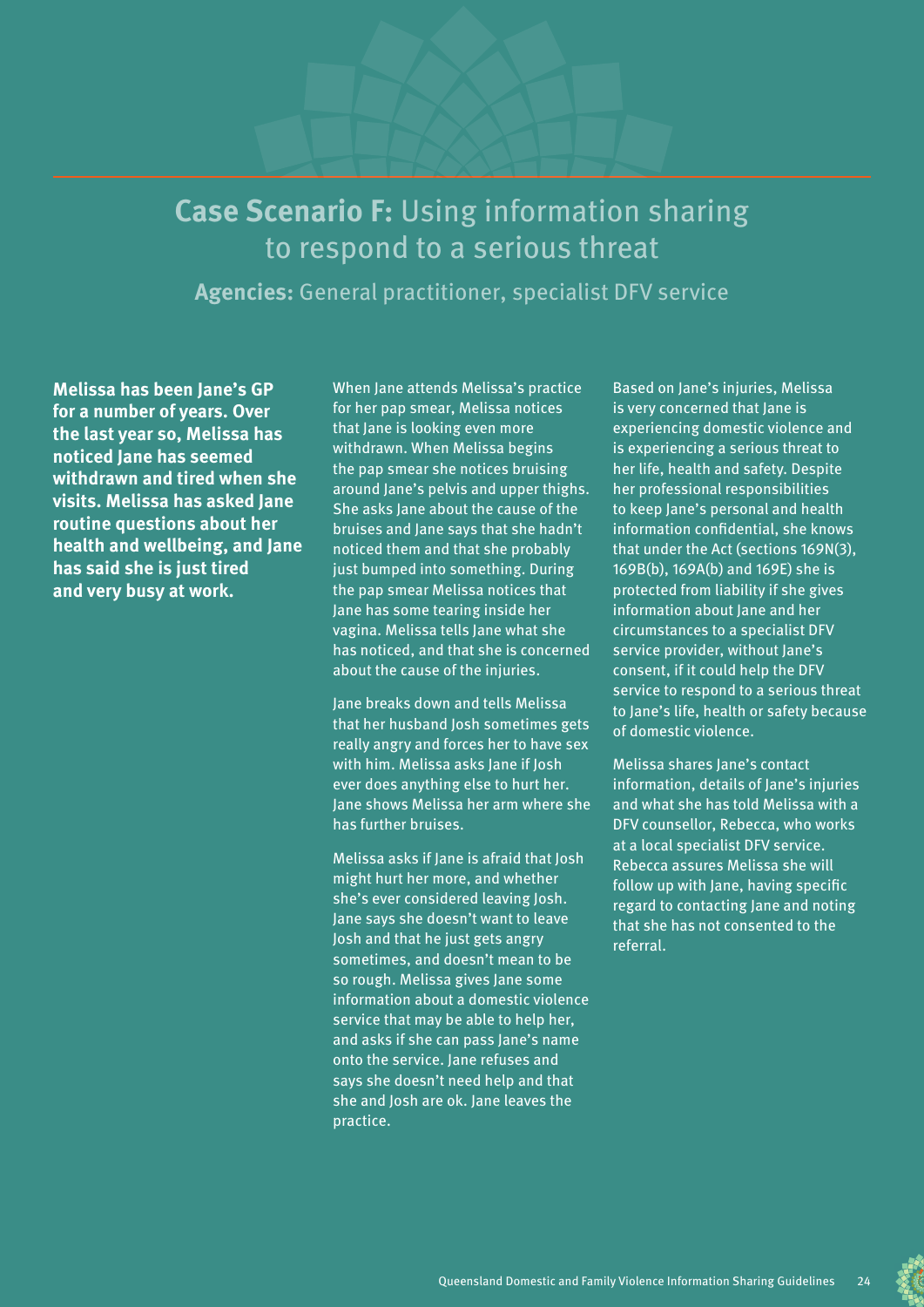# **Case Scenario G:** No legitimate purpose for sharing information

**Agencies:** Queensland Police Service, specialist DFV service

**Carrie-Anne has been a victim of domestic violence. She was referred to the local specialist DFV service provider for support by a Queensland Police Service (QPS) officer. Carrie-Anne has begun counselling sessions with Angela who works at the specialist DFV service.** 

Carrie-Anne has returned to studies and to enhance her academic results, has started to see a privately paid tutor, Chris. Carrie-Anne has told Chris that she is seeing a counsellor. She has told Chris the counsellor's name, but has not disclosed the reason for seeing the counsellor.

Several weeks later, Chris contacts Angela seeking information about Carrie-Anne, as he believes he and Angela can support Carrie-Anne in a more coordinated way if they share information about the work each of them is doing with Carrie-Anne to support her and respond to her needs. Angela asks whether Chris' client has given permission for Chris to make contact with the specialist DFV service (Angela is careful not to confirm or deny whether Carrie-Anne is specifically known to Angela/the specialist service) and Chris advises that although he has left a number of messages for Carrie-Anne to contact him about this, Carrie-Anne is still to return his calls.

Angela explains to Chris that sharing information about any client of a specialist DFV service can only occur where a client provides consent (to the DFV specialist service) for their information to be shared.

The reason for this decision is that relevant information sharing without client consent, in accordance with the Act, can only occur in certain circumstances and only by "a prescribed entity, specialist DFV service provider or support service provider", as defined by the Act – none of which include private tutors.